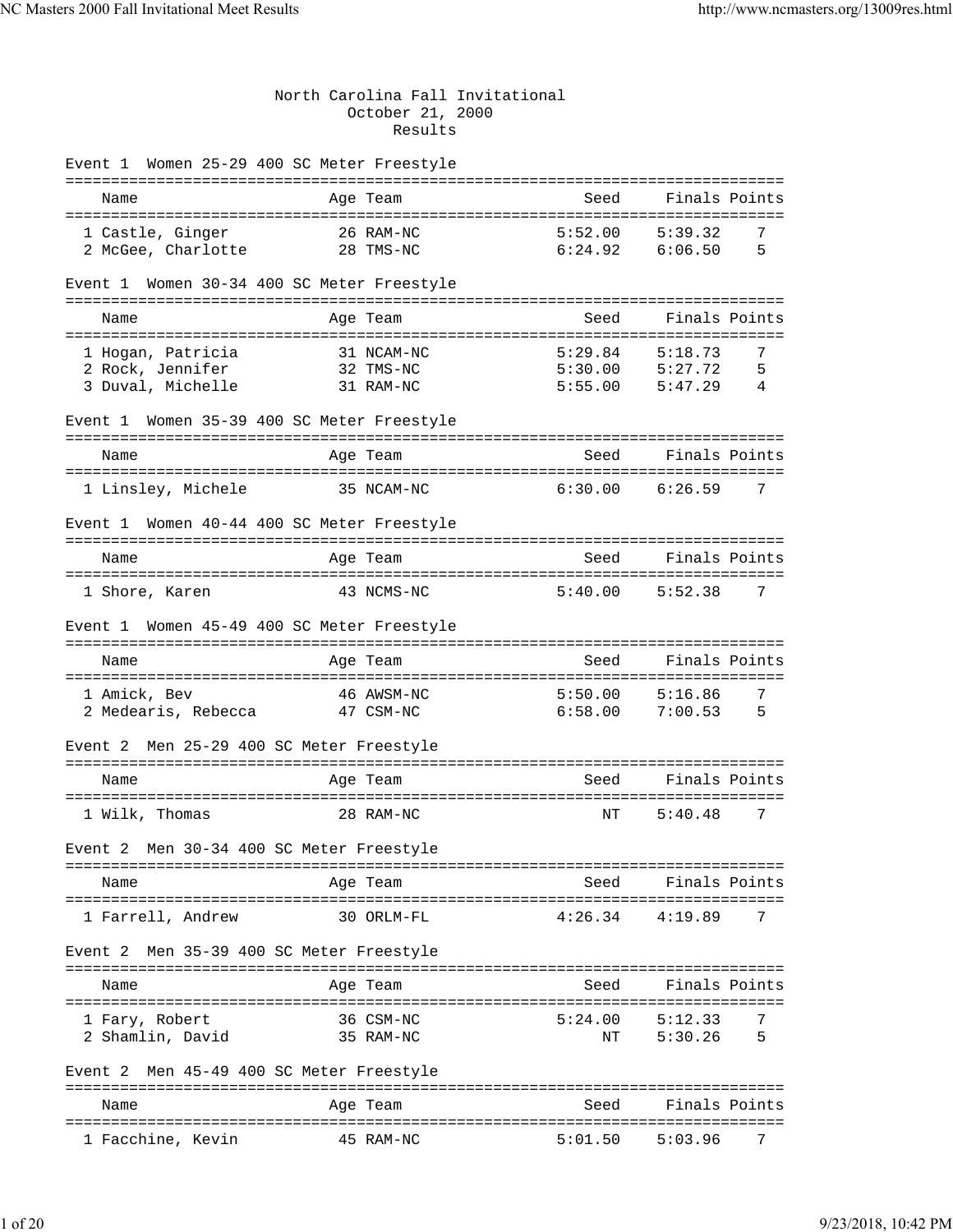| Men 50-54 400 SC Meter Freestyle<br>Event 2        |                                  |                                                  |                                          |
|----------------------------------------------------|----------------------------------|--------------------------------------------------|------------------------------------------|
| Name                                               | Age Team                         | Seed                                             | Finals Points                            |
| 1 Watson, Dennis                                   | 51 AWSM-NC                       | 6:30.00                                          | 6:03.26<br>7                             |
| Event 2                                            | Men 55-59 400 SC Meter Freestyle |                                                  |                                          |
| Name                                               | Age Team                         | Seed                                             | Finals Points                            |
|                                                    |                                  |                                                  |                                          |
| 1 Slaughter, James<br>2 Fowler, Larry              | 55 RAM-NC<br>57 RAM-NC           | 6:05.57                                          | 6:05.82<br>7<br>$6:30.00$ $6:15.00$<br>5 |
| 3 Enyart, James                                    | 59 WYM-NC                        | 7:03.00                                          | 6:48.41<br>4                             |
| Men 60-64 400 SC Meter Freestyle<br>Event 2        |                                  |                                                  |                                          |
| Name                                               | Age Team                         | Seed                                             | Finals Points                            |
| ===================================                |                                  |                                                  |                                          |
| 1 Clark, Jerry                                     | 63 CSM-NC                        | 6:00.00                                          | 5:25.93<br>7                             |
| Men 75-79 400 SC Meter Freestyle<br>Event 2        |                                  |                                                  |                                          |
| Name                                               | Age Team                         | Seed                                             | Finals Points                            |
| 1 Boone, Vester                                    | 75 PEAK-NC                       | NΤ                                               | 7:25.18<br>7                             |
| 2 Perry, Bob                                       | 77 NCAM-NC                       | 7:50.00                                          | 7:59.11<br>5                             |
| Women 60-64 400 SC Meter IM<br>Event 3             |                                  |                                                  |                                          |
| Name                                               | Age Team                         | Seed                                             | Finals Points                            |
|                                                    |                                  |                                                  | 7                                        |
| 1 Stroupe, Dawn                                    | 62 RAM-NC                        | ΝT                                               | 8:58.00                                  |
| Men 25-29 400 SC Meter IM<br>Event 4               |                                  |                                                  |                                          |
| Name                                               | Age Team                         | Seed                                             | Finals Points                            |
| 1 Stutts, David                                    | 27 XMEN-NC                       | 4:58.00                                          | 7<br>5:32.92                             |
| Event 4 Men 35-39 400 SC Meter IM                  |                                  |                                                  |                                          |
| Name                                               | Age Team                         | Seed                                             | Finals Points                            |
| 1 Shamlin, David                                   | 35 RAM-NC                        | NΤ                                               | 6:24.45<br>7                             |
| Event 4 Men 65-69 400 SC Meter IM                  |                                  |                                                  |                                          |
| Name                                               | Age Team                         | Seed                                             | Finals Points                            |
| 1 Berenyi, Nicholas                                | 68 PALM-SC                       | 9:30.00                                          | 9:05.46<br>7                             |
| Event 5 Women 120-159 200 SC Meter Medley Relay    |                                  |                                                  |                                          |
| Team                                               |                                  | Seed                                             | Finals Points                            |
|                                                    |                                  |                                                  |                                          |
| 1 CHARLOTTE-NC<br>' A '                            |                                  | NΤ                                               | 2:26.46<br>14                            |
| 1) Tallmadge, Karen 38<br>3) Hageman, Heather 30   |                                  | 2) Halligan, Maureen 26<br>4) Groce, Michelle 40 |                                          |
| Women 160-199 200 SC Meter Medley Relay<br>Event 5 |                                  |                                                  |                                          |
| Team                                               |                                  | Seed                                             | Finals Points                            |
|                                                    |                                  |                                                  |                                          |
| 1 NC AQUATIC-NC<br>' A '<br>1) Linsley, Michele 35 |                                  | NΤ<br>2) Helpingstine, Beth 38                   | 2:57.96<br>14                            |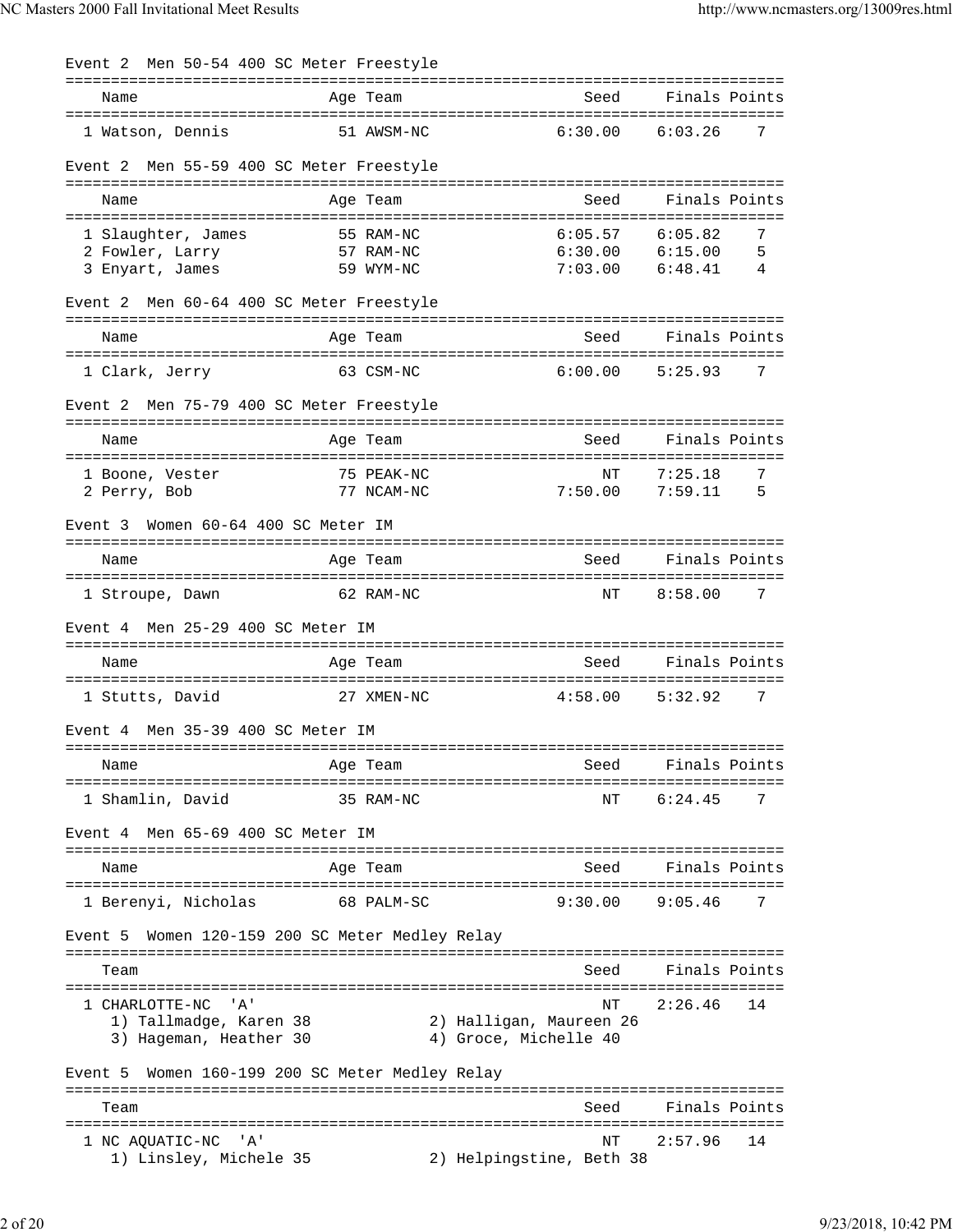3) Mistretta, Claire 37 4) Brooks, S.A.M. 56 Event 6 Men 100-119 200 SC Meter Medley Relay =============================================================================== Team Seed Finals Points =============================================================================== 1 NC AQUATIC-NC 'A'  $\text{NT}$  2:08.22 14<br>1) Zoltners, Greq 36 2) Porco, Filippo 23 1) Zoltners, Greg 36 3) Hecht, Erik 28 4) Shanks, Doug 25 Event 6 Men 120-159 200 SC Meter Medley Relay =============================================================================== Team Seed Finals Points =============================================================================== 1 CHARLOTTE-NC 'A' NT 2:18.22 14 1) Fary, Robert 36 2) Flowe, Lane 32 3) Matysek, Joseph 43 (1998) (1999), 1999, 2008<br>RALEIGH AREA-NC (1998) (2:19.86 (1998) 2 RALEIGH AREA-NC 'A' NT 2:19.86 10 1) Doan, Brian 30 2) Wilk, Thomas 28 3) Shamlin, David 35 4) Fowler, Larry 57 Event 7 Women 30-34 200 SC Meter IM =============================================================================== Name Age Team Seed Finals Points =============================================================================== 1 Rock, Jennifer 32 TMS-NC 3:00.00 2:52.76 7 2 Hogan, Patricia 31 NCAM-NC 3:06.64 3:01.44 5 Event 7 Women 45-49 200 SC Meter IM =============================================================================== Name and Age Team Seed Finals Points =============================================================================== 1 Rogers, Jennie 48 PEAK-NC 3:50.00 3:34.40 7 Event 8 Men 40-44 200 SC Meter IM =============================================================================== Name and Age Team Seed Finals Points =============================================================================== 1 Lehman, Fritz 42 RAM-NC 2:25.00 2:21.56 7 2 Godfrey, Alan 43 RAM-NC 2:33.00 2:27.48 5 Event 8 Men 55-59 200 SC Meter IM =============================================================================== Name **Age Team** Age Team Seed Finals Points =============================================================================== 1 Fowler, Larry 57 RAM-NC 3:15.00 3:29.39 7 Event 9 Women 35-39 100 SC Meter Breaststroke =============================================================================== Name and Age Team Seed Finals Points =============================================================================== 1 Scheimann, Beth 38 TGM-SC 1:25.00 1:24.93 7 2 Geiss, Angelique 35 NCAM-NC 1:37.45 1:31.74 5 3 Jarrett, Mary 39 NSMS-NC 1:40.00 1:32.28 4 4 Helpingstine, Beth 38 NCAM-NC 1:25.00 1:32.65 3 Event 9 Women 45-49 100 SC Meter Breaststroke =============================================================================== Name **Age Team** Age Team Seed Finals Points =============================================================================== 1 Medearis, Rebecca 47 CSM-NC 1:54.00 1:50.54 7 Event 9 Women 55-59 100 SC Meter Breaststroke =============================================================================== Name Team Age Team Seed Finals Points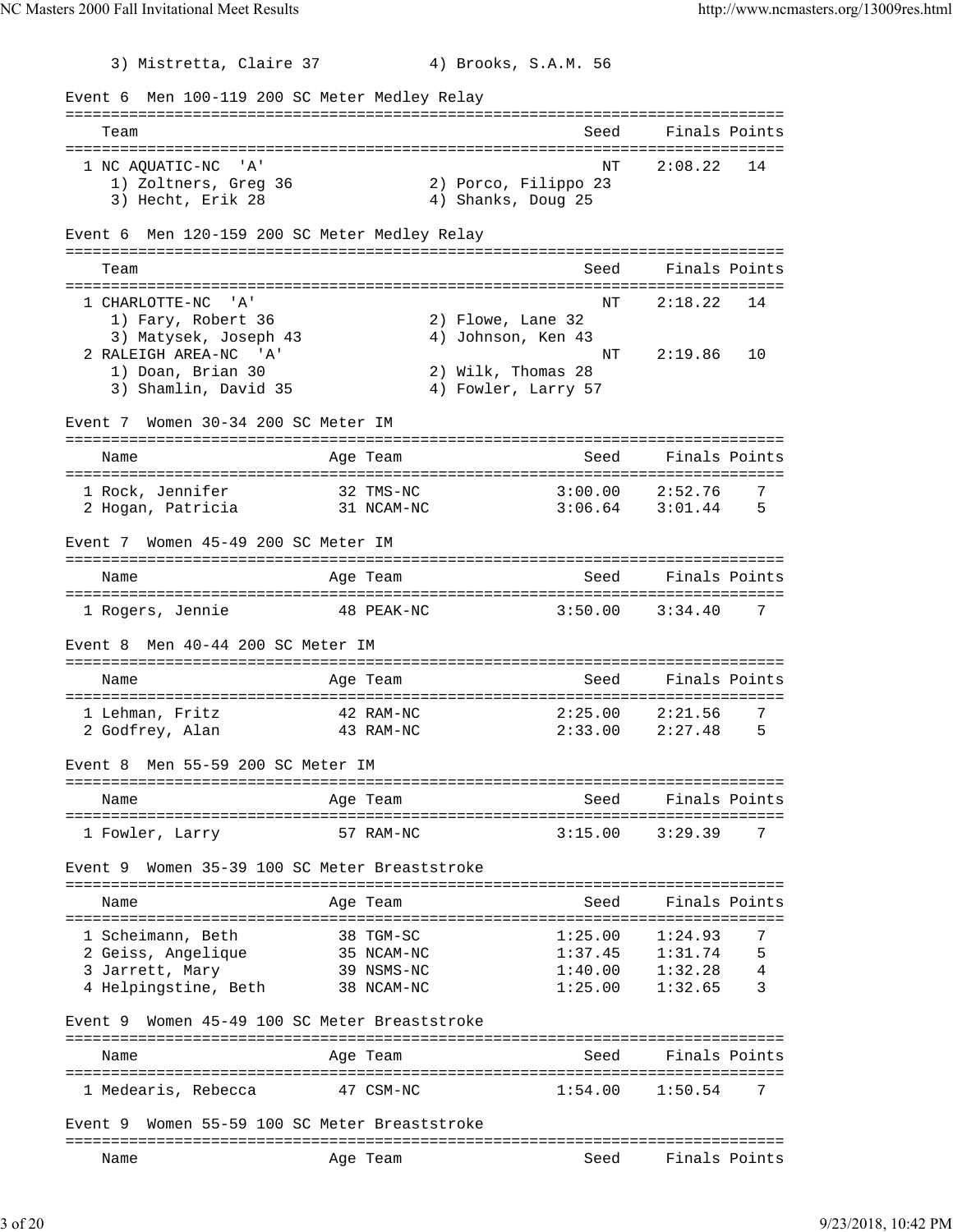| 1 Brooks, S.A.M.                                | 56 NCAM-NC              | NΤ            | 7<br>2:30.06                       |
|-------------------------------------------------|-------------------------|---------------|------------------------------------|
| Men 19-24 100 SC Meter Breaststroke<br>Event 10 |                         |               |                                    |
| Name                                            | Age Team                | Seed          | Finals Points                      |
|                                                 |                         |               |                                    |
| 1 Porco, Filippo<br>2 Wilkes, Sim               | 23 NCAM-NC<br>21 TMS-NC | 1:26.59<br>ΝT | 1:27.03<br>7<br>1:29.95<br>5       |
|                                                 |                         |               |                                    |
| Men 25-29 100 SC Meter Breaststroke<br>Event 10 |                         |               |                                    |
| Name                                            | Age Team                | Seed          | Finals Points                      |
|                                                 |                         |               |                                    |
| 1 Stutts, David                                 | 27 XMEN-NC              | 1:17.00       | 1:17.55<br>7                       |
| 2 Hecht, Erik                                   | 28 NCAM-NC              | NT            | 5<br>1:23.19                       |
| 3 Wilk, Thomas                                  | 28 RAM-NC               | 1:30.00       | 4<br>1:26.66                       |
|                                                 |                         |               |                                    |
| Men 30-34 100 SC Meter Breaststroke<br>Event 10 |                         |               |                                    |
| Name                                            | Age Team                | Seed          | Finals Points                      |
|                                                 |                         |               |                                    |
| 1 Doan, Brian                                   | 30 RAM-NC               | 1:11.00       | 7<br>1:07.23                       |
| 2 Flowe, Lane                                   | 32 CSM-NC               | 1:29.00       | 1:28.29<br>5                       |
|                                                 |                         |               |                                    |
| Men 35-39 100 SC Meter Breaststroke<br>Event 10 |                         |               |                                    |
| -----------------------                         | ========                |               | ================================== |
| Name                                            | Age Team                | Seed          | Finals Points                      |
| =======================<br>=============        |                         |               |                                    |
| 1 Zoltners, Greg                                | 36 NCAM-NC              | 1:25.00       | 7<br>1:22.39                       |
| Men 40-44 100 SC Meter Breaststroke<br>Event 10 |                         |               |                                    |
| Name                                            | Age Team                | Seed          | Finals Points                      |
|                                                 |                         |               |                                    |
| 1 Waldbauer, Eric                               | 41 UNATTACHED           | 1:21.50       | 7<br>1:22.47                       |
| 2 Johnson, Ken                                  | 43 CSM-NC               | 1:32.00       | 1:27.04<br>5                       |
|                                                 |                         |               |                                    |
| Men 50-54 100 SC Meter Breaststroke<br>Event 10 |                         |               |                                    |
|                                                 |                         |               |                                    |
| Name                                            | Age Team                | Seed          | Finals Points                      |
|                                                 |                         |               |                                    |
| 1 Watson, Dennis                                | 51 AWSM-NC              | 1:50.00       | 7<br>1:35.47                       |
|                                                 |                         |               |                                    |
| Men 55-59 100 SC Meter Breaststroke<br>Event 10 |                         |               |                                    |
|                                                 |                         |               |                                    |
| Name                                            | Age Team                | Seed          | Finals Points                      |
|                                                 |                         |               |                                    |
| 1 Slaughter, James                              | 55 RAM-NC               | 1:36.43       | 1:39.91<br>7                       |
| Men 60-64 100 SC Meter Breaststroke<br>Event 10 |                         |               |                                    |
|                                                 |                         |               |                                    |
| Name                                            | Age Team                | Seed          | Finals Points                      |
|                                                 |                         |               |                                    |
| 1 Gee, Milton                                   | 63 CSM-NC               | 1:40.00       | 7<br>1:38.56                       |
| 2 Hemmerle, Harry                               | 61 UNATTACHED           | 1:30.00       | 5<br>1:59.14                       |
|                                                 |                         |               |                                    |
| Men 65-69 100 SC Meter Breaststroke<br>Event 10 |                         |               |                                    |
|                                                 |                         |               |                                    |
| Name                                            | Age Team                | Seed          | Finals Points                      |
| 1 Kortheuer, John                               | 69 CSM-NC               | 1:32.00       | 1:26.65<br>7                       |
| 2 Berenyi, Nicholas                             | 68 PALM-SC              | 2:05.00       | 1:53.16<br>5                       |
|                                                 |                         |               |                                    |

Event 11 Women 25-29 50 SC Meter Butterfly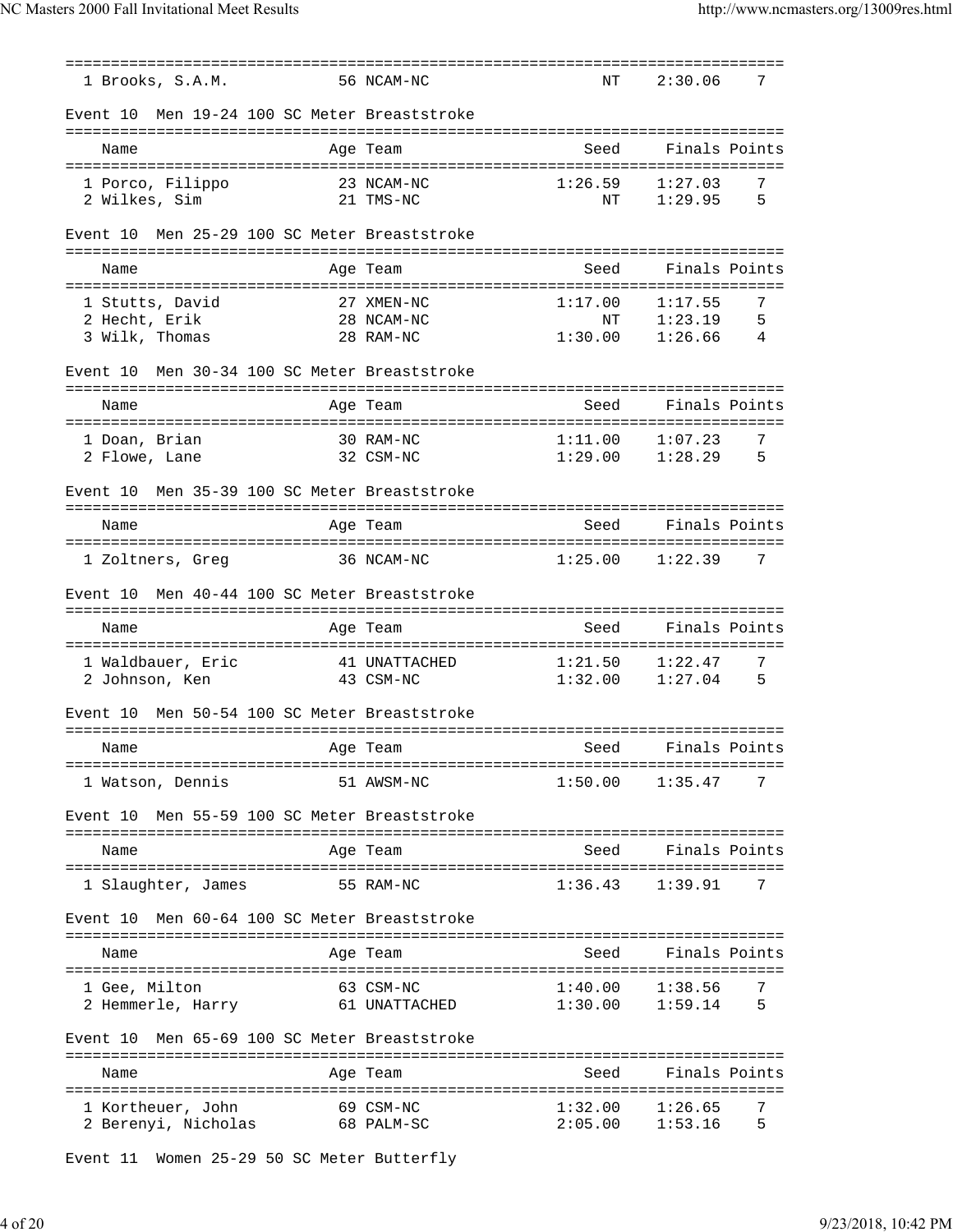|                                                 | =========                         |                                 |                                        |
|-------------------------------------------------|-----------------------------------|---------------------------------|----------------------------------------|
| Name                                            | Age Team                          | Seed                            | Finals Points                          |
| 1 Slootjes, Danielle<br>2 Castle, Ginger        | 25 NCAM-NC<br>26 RAM-NC           | 32.50<br>33.50                  | 32.41<br>7<br>5<br>35.24               |
| Event 11                                        | Women 30-34 50 SC Meter Butterfly |                                 |                                        |
| Name                                            | Age Team                          | Seed                            | Finals Points                          |
| 1 Hageman, Heather                              | 30 CSM-NC                         | 31.20                           | 7<br>31.18                             |
| Event 11 Women 35-39 50 SC Meter Butterfly      |                                   |                                 |                                        |
| Name                                            | Age Team                          | =================<br>Seed       | Finals Points                          |
| 1 Scheimann, Beth                               | 38 TGM-SC                         | 34.00                           | 7<br>33.35                             |
| 2 Mistretta, Claire                             | 37 NCAM-NC                        | 36.00                           | 34.71<br>5                             |
| Event 11                                        | Women 40-44 50 SC Meter Butterfly |                                 |                                        |
| Name                                            | Age Team                          | Seed                            | Finals Points                          |
|                                                 |                                   |                                 |                                        |
| 1 Stott, Kim<br>2 Tiska-Rivers, Patty 40 TMS-NC | 41 RAM-NC                         | 38.00<br>39.50                  | 7<br>37.89<br>38.70<br>5               |
|                                                 |                                   |                                 |                                        |
| Event 11                                        | Women 60-64 50 SC Meter Butterfly |                                 | ====================================== |
| Name                                            | Age Team                          | Seed                            | Finals Points                          |
| 1 Stroupe, Dawn                                 | 62 RAM-NC                         | 1:05.50                         | 55.50<br>7                             |
| Event 12                                        | Men 25-29 50 SC Meter Butterfly   |                                 |                                        |
| Name                                            | Age Team                          | Seed                            | Finals Points                          |
| 1 Shanks, Doug                                  | 25 NCAM-NC                        | 25.50                           | 7<br>27.55                             |
| 2 McFall, Todd                                  | 26 UNATTACHED                     | 29.00                           | 27.90<br>5                             |
| 3 Hecht, Erik                                   | 28 NCAM-NC                        | ΝT                              | 32.63<br>4                             |
| Event 12 Men 30-34 50 SC Meter Butterfly        |                                   |                                 |                                        |
| Name                                            | Age Team                          | Seed                            | Finals Points                          |
| 1 Brady, Mike                                   | 31 XMEN-NC                        | ======================<br>33.00 | --------<br>32.76<br>7                 |
| 2 Boshoff, Alton                                | 32 XMEN-NC                        | 33.00                           | 5<br>34.08                             |
| Event 12                                        | Men 35-39 50 SC Meter Butterfly   |                                 |                                        |
| Name                                            | Age Team                          | Seed                            | Finals Points                          |
| 1 Zoltners, Greg                                | 36 NCAM-NC                        | 33.00                           | 35.92<br>7                             |
| Event 12                                        | Men 40-44 50 SC Meter Butterfly   |                                 |                                        |
| Name                                            | Age Team                          | Seed                            | Finals Points                          |
| 1 Matysek, Joseph                               | 43 CSM-NC                         | 33.00                           | 34.18<br>7                             |
| Event 12                                        | Men 55-59 50 SC Meter Butterfly   |                                 |                                        |
| Name                                            | Age Team                          | Seed                            | Finals Points                          |
| 1 White, Bernard                                | 57 CSM-NC                         | 34.50                           | 34.10<br>7                             |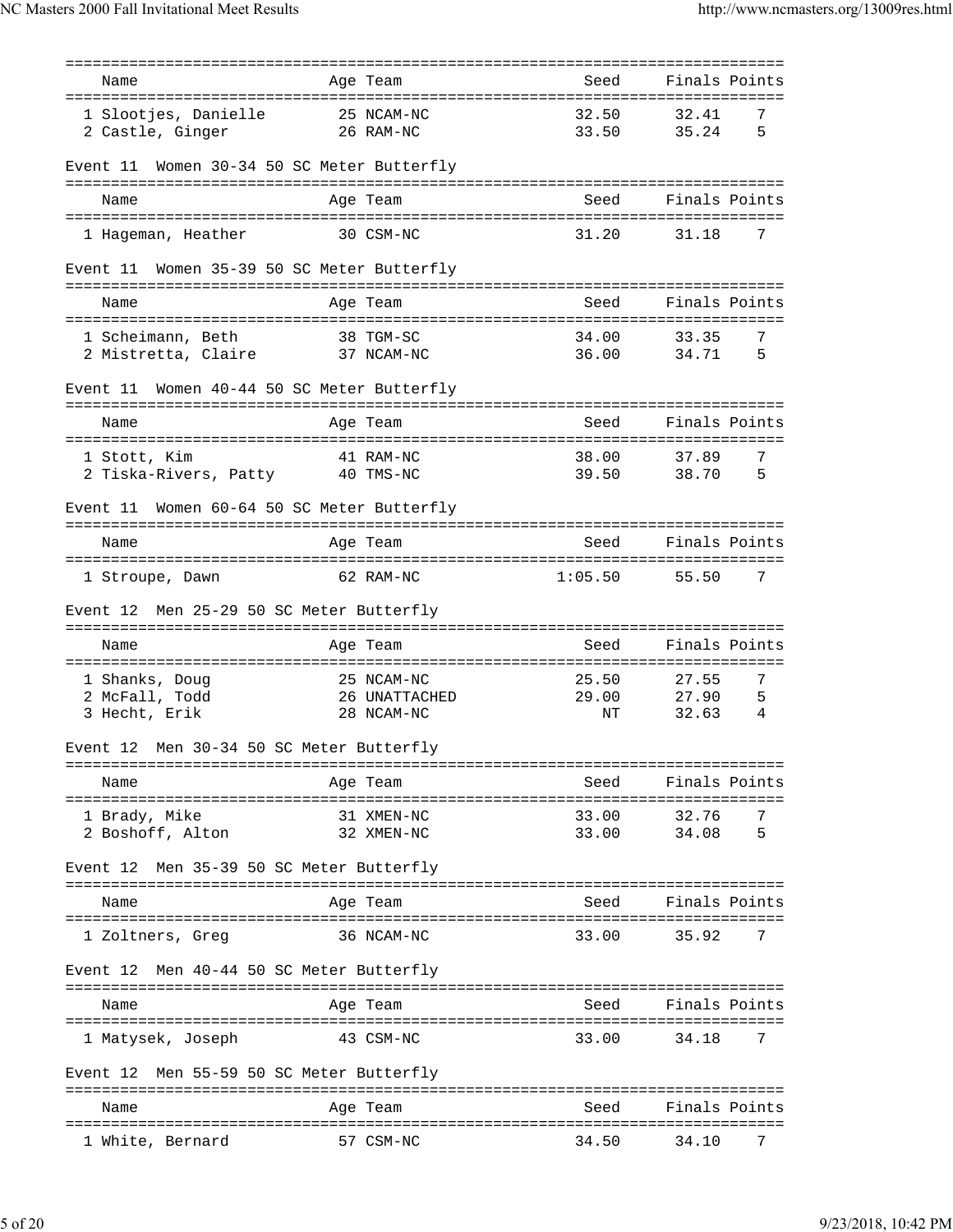| Men 60-64 50 SC Meter Butterfly<br>Event 12                             |                                                    |                                        |                                                                           |
|-------------------------------------------------------------------------|----------------------------------------------------|----------------------------------------|---------------------------------------------------------------------------|
| Name                                                                    | Age Team                                           | Seed                                   | Finals Points                                                             |
| 1 Hemmerle, Harry<br>2 Stroupe, Mike                                    | 40.00<br>61 UNATTACHED<br>62 RAM-NC                | 1:26.55                                | 7<br>51.35<br>5<br>1:28.88                                                |
| Women 19-24 100 SC Meter Freestyle<br>Event 13                          |                                                    |                                        |                                                                           |
| Name                                                                    | Age Team                                           | Seed                                   | Finals Points                                                             |
| 1 Feimster, Melissa                                                     | 22 TMS-NC                                          | 1:30.00                                | 1:22.91<br>7                                                              |
| Women 25-29 100 SC Meter Freestyle<br>Event 13                          |                                                    |                                        |                                                                           |
| Name<br>======================================                          | Age Team                                           | Seed                                   | Finals Points<br>==================================                       |
| 1 Halligan, Maureen<br>2 Ferquson, Marie<br>3 Stuhler, Callie           | 26 CSM-NC<br>28 WYM-NC<br>28 TMS-NC                | 1:02.00<br>1:10.00<br>2:10.00          | 1:07.85<br>7<br>5<br>1:16.21<br>4<br>1:56.67                              |
| Event 13                                                                |                                                    |                                        |                                                                           |
| Women 35-39 100 SC Meter Freestyle                                      |                                                    |                                        |                                                                           |
| Name                                                                    | Age Team                                           | Seed                                   | Finals Points                                                             |
| 1 Helpingstine, Beth<br>2 Mistretta, Claire                             | 38 NCAM-NC<br>37 NCAM-NC                           | 1:11.00<br>1:18.00                     | 7<br>1:13.06<br>1:13.56<br>5                                              |
| Women 45-49 100 SC Meter Freestyle<br>Event 13                          |                                                    |                                        | ======================================                                    |
| Name<br>=====================                                           | Age Team                                           | Seed                                   | Finals Points                                                             |
| 1 Amick, Bev                                                            | 46 AWSM-NC                                         | 1:10.40                                | 7<br>1:09.42                                                              |
| Women 55-59 100 SC Meter Freestyle<br>Event 13                          |                                                    |                                        |                                                                           |
| Name                                                                    | Age Team                                           | Seed                                   | Finals Points                                                             |
| 1 Fister, Anne<br>2 Brooks, S.A.M.                                      | 58 NSMS-NC<br>56 NCAM-NC                           | NΤ<br>2:04.52                          | 7<br>1:40.27<br>2:02.55<br>5                                              |
| Event 14 Men 19-24 100 SC Meter Freestyle                               |                                                    |                                        |                                                                           |
| Name                                                                    | Age Team                                           | Seed                                   | Finals Points                                                             |
| 1 Wilkes, Sim                                                           | 21 TMS-NC                                          | NΤ                                     | 7<br>1:32.70                                                              |
| Event 14 Men 25-29 100 SC Meter Freestyle                               |                                                    |                                        |                                                                           |
| Name                                                                    | Age Team                                           | Seed                                   | Finals Points                                                             |
| 1 Shanks, Doug<br>2 Stutts, David<br>3 Wilk, Thomas                     | 25 NCAM-NC<br>27 XMEN-NC<br>28 RAM-NC              | 50.50<br>1:06.00<br>1:10.00            | 56.68<br>7<br>58.51<br>5<br>1:11.14<br>4                                  |
| Event 14 Men 30-34 100 SC Meter Freestyle                               |                                                    |                                        |                                                                           |
| Name                                                                    | Age Team                                           | Seed                                   | Finals Points                                                             |
| 1 Farrell, Andrew<br>2 Doan, Brian<br>3 Boshoff, Alton<br>4 Flowe, Lane | 30 ORLM-FL<br>30 RAM-NC<br>32 XMEN-NC<br>32 CSM-NC | 55.78<br>1:05.00<br>1:01.00<br>1:05.00 | 1:01.35<br>7<br>5<br>1:02.15<br>$\overline{4}$<br>1:03.52<br>3<br>1:14.59 |

Event 14 Men 35-39 100 SC Meter Freestyle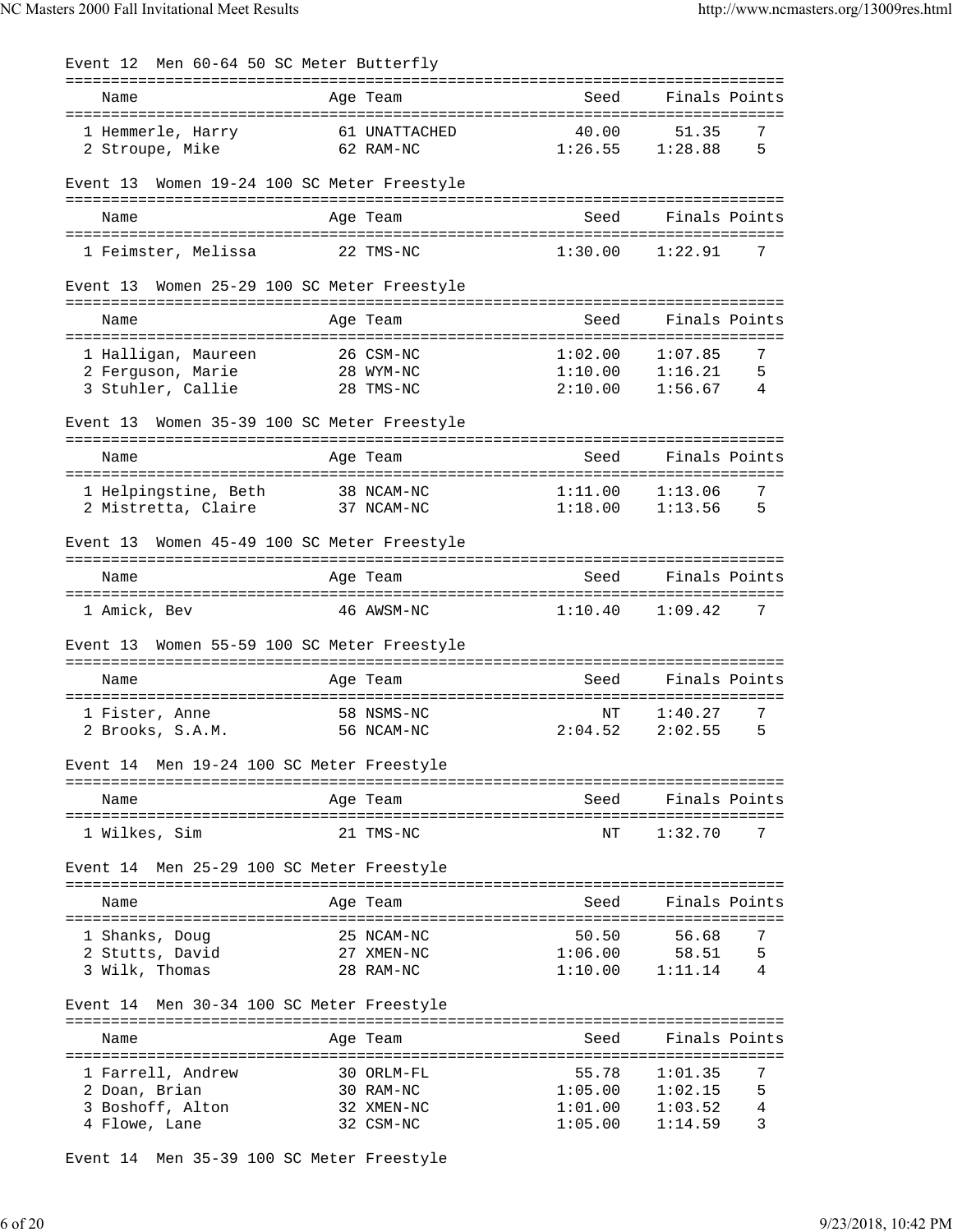| Name                                                                          | Age Team                              | Seed                         | Finals Points                |
|-------------------------------------------------------------------------------|---------------------------------------|------------------------------|------------------------------|
| 1 Shamlin, David                                                              | 35 RAM-NC                             | 1:07.00                      | 1:08.02<br>7                 |
| Event 14 Men 40-44 100 SC Meter Freestyle                                     |                                       |                              |                              |
| Name                                                                          | Age Team                              | Seed                         | Finals Points                |
| 1 Johnson, Ken<br>2 Matysek, Joseph                                           | 43 CSM-NC<br>43 CSM-NC                | 1:08.52<br>1:06.00           | 1:06.78<br>7<br>1:08.76<br>5 |
| Event 14 Men 45-49 100 SC Meter Freestyle                                     |                                       |                              |                              |
| Name                                                                          | Age Team                              | Seed                         | Finals Points                |
| 1 Facchine, Kevin                                                             | 45 RAM-NC                             | 1:03.01                      | 7<br>1:00.99                 |
| Event 14 Men 55-59 100 SC Meter Freestyle                                     |                                       |                              |                              |
| Name                                                                          | Age Team                              | Seed                         | Finals Points                |
| 1 Enyart, James                                                               | 59 WYM-NC                             | 1:30.00                      | 1:27.79<br>7                 |
| Event 14 Men 60-64 100 SC Meter Freestyle                                     |                                       |                              |                              |
| Name                                                                          | Age Team                              | Seed                         | Finals Points                |
| 1 Clark, Jerry                                                                | 63 CSM-NC                             | 1:04.50                      | 1:05.84<br>7                 |
| Event 14 Men 65-69 100 SC Meter Freestyle                                     |                                       |                              |                              |
| Name                                                                          | Age Team                              | Seed                         | Finals Points                |
| 1 Shouse, W Darle                                                             | 67 UNATTACHED                         | 1:50.00                      | 1:53.90<br>7                 |
| Event 14 Men 75-79 100 SC Meter Freestyle                                     |                                       |                              |                              |
| Name                                                                          | Age Team                              | Seed                         | Finals Points                |
| 75 PEAK-NC<br>1 Boone, Vester<br>2 Perry, Bob                                 | 77 NCAM-NC                            | $\mathrm{NT}$<br>1:42.00     | 1:35.19<br>7<br>1:36.88<br>5 |
| Event 15 Mixed 100-119 200 SC Meter Freestyle Relay                           |                                       |                              |                              |
| Team                                                                          |                                       | Seed                         | Finals Points                |
| 1 NC AQUATIC-NC<br>" A '<br>1) Hogan, Patricia 31<br>3) Slootjes, Danielle 25 | 2) Hecht, Erik 28                     | NΤ<br>4) Porco, Filippo 23   | 2:09.09<br>14                |
| Mixed 120-159 200 SC Meter Freestyle Relay<br>Event 15                        |                                       |                              |                              |
| Team                                                                          |                                       | Seed                         | Finals Points                |
| 1 CHARLOTTE-NC<br>' A '<br>1) Halligan, Maureen 26<br>3) Fary, Robert 36      | 4) Flowe, Lane 32                     | NT<br>2) Hageman, Heather 30 | 1:58.20<br>14                |
| 2 RALEIGH AREA-NC 'A'<br>1) Shamlin, David 35<br>3) Castle, Ginger 26         | 2) Stott, Kim 41<br>4) Doan, Brian 30 | NΤ                           | 2:05.35<br>10                |
| Mixed 160-199 200 SC Meter Freestyle Relay<br>Event 15                        |                                       |                              |                              |
| Team                                                                          |                                       | Seed                         | Finals Points                |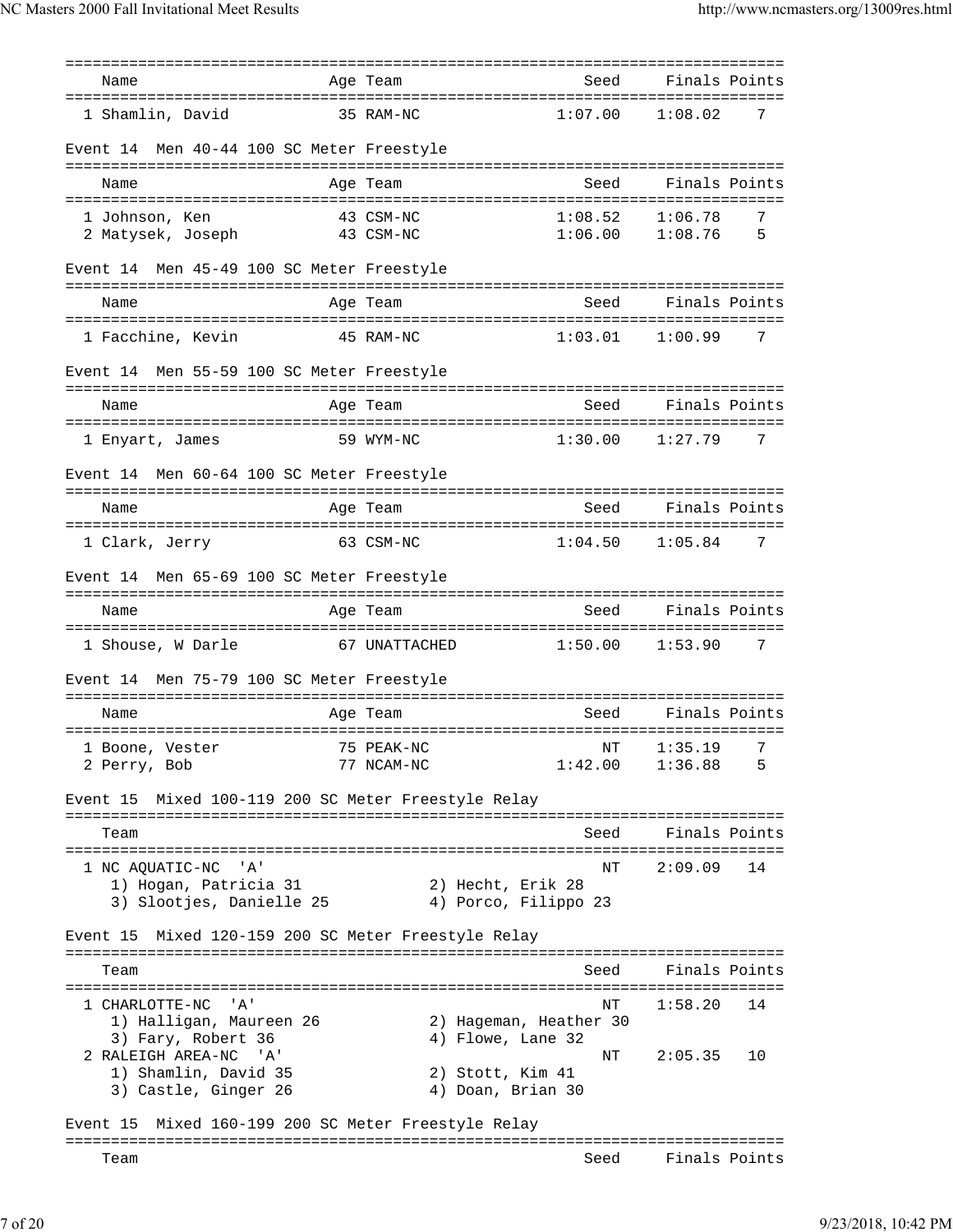=============================================================================== 1 CHARLOTTE-NC 'B' 1) Tallmadge, Karen 38 2) Groce, Michelle 40 3) Johnson, Ken 43 4) Matysek, Joseph 43 Event 15 Mixed 200-239 200 SC Meter Freestyle Relay =============================================================================== Team Seed Finals Points =============================================================================== 1 NC AQUATIC-NC 'B'<br>
1) Brooks, S.A.M. 56 2) Zoltners, Greq 36 1) Brooks, S.A.M. 56 3) Helpingstine, Beth 38 (4) Perry, Bob 77 Event 17 Women 25-29 100 SC Meter Butterfly =============================================================================== Name Age Team Seed Finals Points =============================================================================== 1 Demilia, Mary 29 RAM-NC 1:12.40 1:14.14 7 Event 17 Women 30-34 100 SC Meter Butterfly =============================================================================== Name **Age Team Seed Finals Points** Age Team Seed Finals Points =============================================================================== 1 Duval, Michelle 31 RAM-NC 1:45.00 1:34.31 7 Event 17 Women 45-49 100 SC Meter Butterfly =============================================================================== Name and Age Team Seed Finals Points =============================================================================== 1 Amick, Bev 46 AWSM-NC 1:21.00 1:19.09 7 Event 18 Men 25-29 100 SC Meter Butterfly =============================================================================== Name **Age Team** Age Team Seed Finals Points =============================================================================== 1 Shanks, Doug 25 NCAM-NC 55.80 1:10.62 7 Event 19 Women 25-29 50 SC Meter Backstroke =============================================================================== Name and Age Team Seed Finals Points =============================================================================== 1 Slootjes, Danielle 25 NCAM-NC 2 Stuhler, Callie 28 TMS-NC 45.00 1:04.14 5 Event 19 Women 30-34 50 SC Meter Backstroke =============================================================================== Name **Age Team** Age Team Seed Finals Points =============================================================================== 1 Hageman, Heather 30 CSM-NC 35.40 33.11 7 Event 19 Women 35-39 50 SC Meter Backstroke =============================================================================== Name Age Team Seed Finals Points =============================================================================== 1 Barrell, Sharon 39 RAM-NC 38.20 38.88 7 2 Geiss, Angelique 35 NCAM-NC 41.00 39.84 5 3 Mistretta, Claire 37 NCAM-NC 38.00 40.03 4 4 Linsley, Michele 35 NCAM-NC 47.00 44.04 3 Event 19 Women 40-44 50 SC Meter Backstroke =============================================================================== Name and Age Team Seed Finals Points =============================================================================== 1 Shore, Karen 43 NCMS-NC 43.00 42.43 7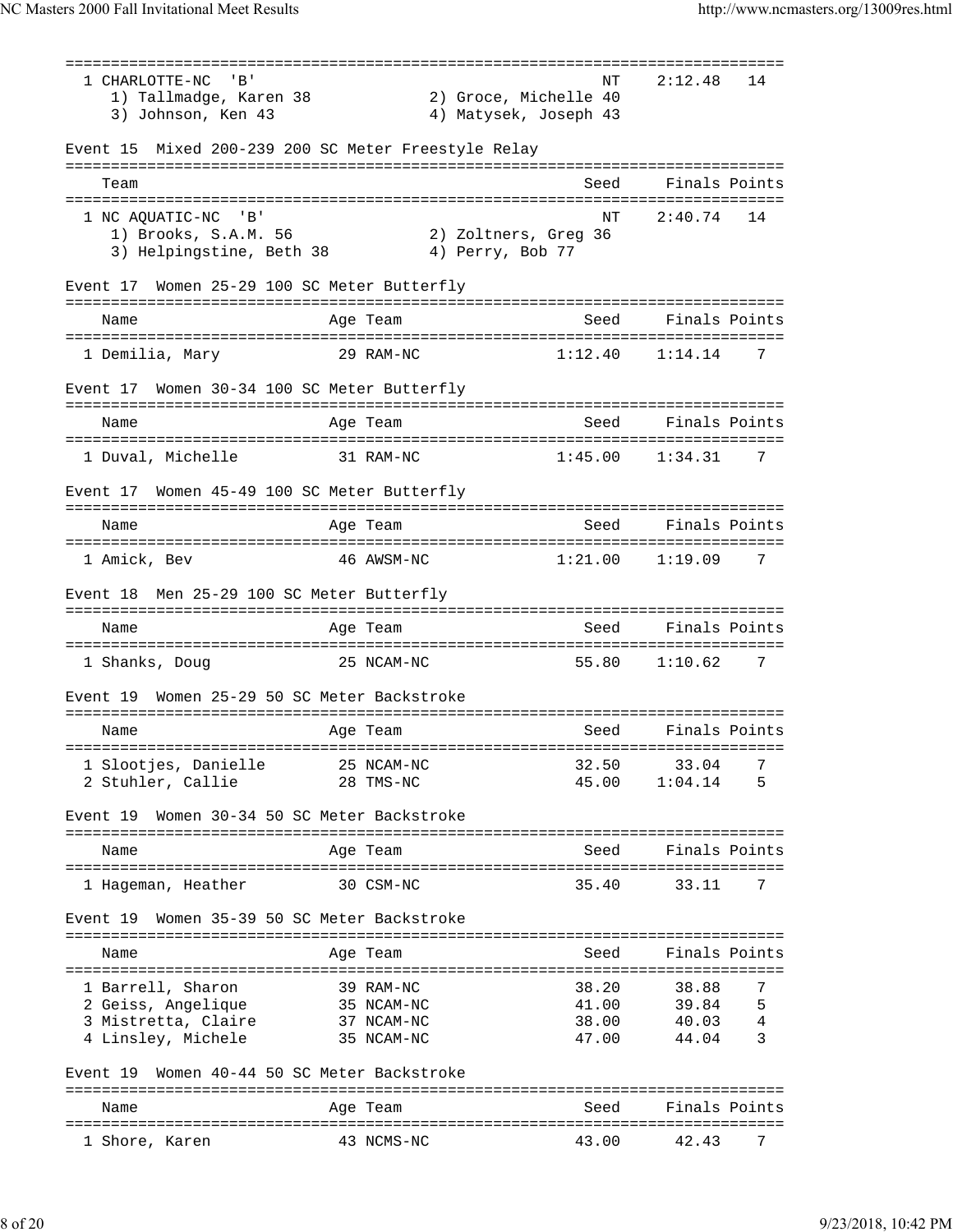| Event 19                           | Women 45-49 50 SC Meter Backstroke        |                     |                                  |
|------------------------------------|-------------------------------------------|---------------------|----------------------------------|
| Name                               | Age Team                                  | Seed                | Finals Points                    |
| 1 Rogers, Jennie                   | 48 PEAK-NC                                | 46.38               | 44.43<br>7                       |
| Event 19                           | Women 55-59 50 SC Meter Backstroke        |                     |                                  |
| Name                               | Age Team                                  | Seed                | Finals Points                    |
| 1 Brooks, S.A.M.                   | 56 NCAM-NC                                | 1:06.83             | 1:06.73<br>7                     |
| Event 19                           | Women 60-64 50 SC Meter Backstroke        |                     |                                  |
| Name                               | Age Team                                  | Seed                | Finals Points                    |
| 1 Blackwell, Ceil                  | 60 RAM-NC                                 | 50.00               | 48.10<br>7                       |
| Event 19                           | Women 65-69 50 SC Meter Backstroke        |                     |                                  |
| Name                               | Age Team                                  | Seed                | Finals Points                    |
|                                    | 1 Robbins-Bonitz, Suzanne 67 WYM-NC       | 50.44               | 49.15<br>7                       |
| Event 20                           | Men 25-29 50 SC Meter Backstroke          |                     |                                  |
| Name                               | Age Team                                  | Seed                | Finals Points                    |
| 1 McFall, Todd                     | 26 UNATTACHED                             | 30.00               | 33.07<br>7                       |
| Event 20                           | Men 30-34 50 SC Meter Backstroke          |                     |                                  |
| Name                               | Age Team                                  | Seed                | Finals Points                    |
| 1 Doan, Brian                      | 30 RAM-NC                                 | 34.00               | 31.26<br>7                       |
| Event 20                           | Men 35-39 50 SC Meter Backstroke          |                     |                                  |
| Name                               | Age Team                                  | Seed                | Finals Points                    |
| 1 Zoltners, Greg<br>2 Fary, Robert | 36 NCAM-NC<br>36 CSM-NC                   | 35.00               | 34.00 34.49<br>- 7<br>5<br>35.19 |
| Event 20                           | Men 40-44 50 SC Meter Backstroke          |                     |                                  |
| Name                               | Age Team                                  | Seed                | Finals Points                    |
| 1 Lehman, Fritz<br>2 Godfrey, Alan | 42 RAM-NC<br>43 RAM-NC                    | 29.00<br>40.00      | 7<br>29.06<br>31.25<br>5         |
| Event 20                           | Men 55-59 50 SC Meter Backstroke          |                     |                                  |
| Name                               | Age Team                                  | Seed                | Finals Points                    |
| 1 Enyart, James                    | 59 WYM-NC                                 | 56.00               | 55.83<br>7                       |
| Event 20                           | Men 60-64 50 SC Meter Backstroke          |                     |                                  |
| Name                               | Age Team                                  |                     | Seed Finals Points               |
| 1 Stroupe, Mike                    | 62 RAM-NC                                 | $1:27.92$ $1:22.22$ | 7                                |
|                                    | Event 20 Men 65-69 50 SC Meter Backstroke |                     |                                  |
| Name                               | Age Team                                  | Seed                | Finals Points                    |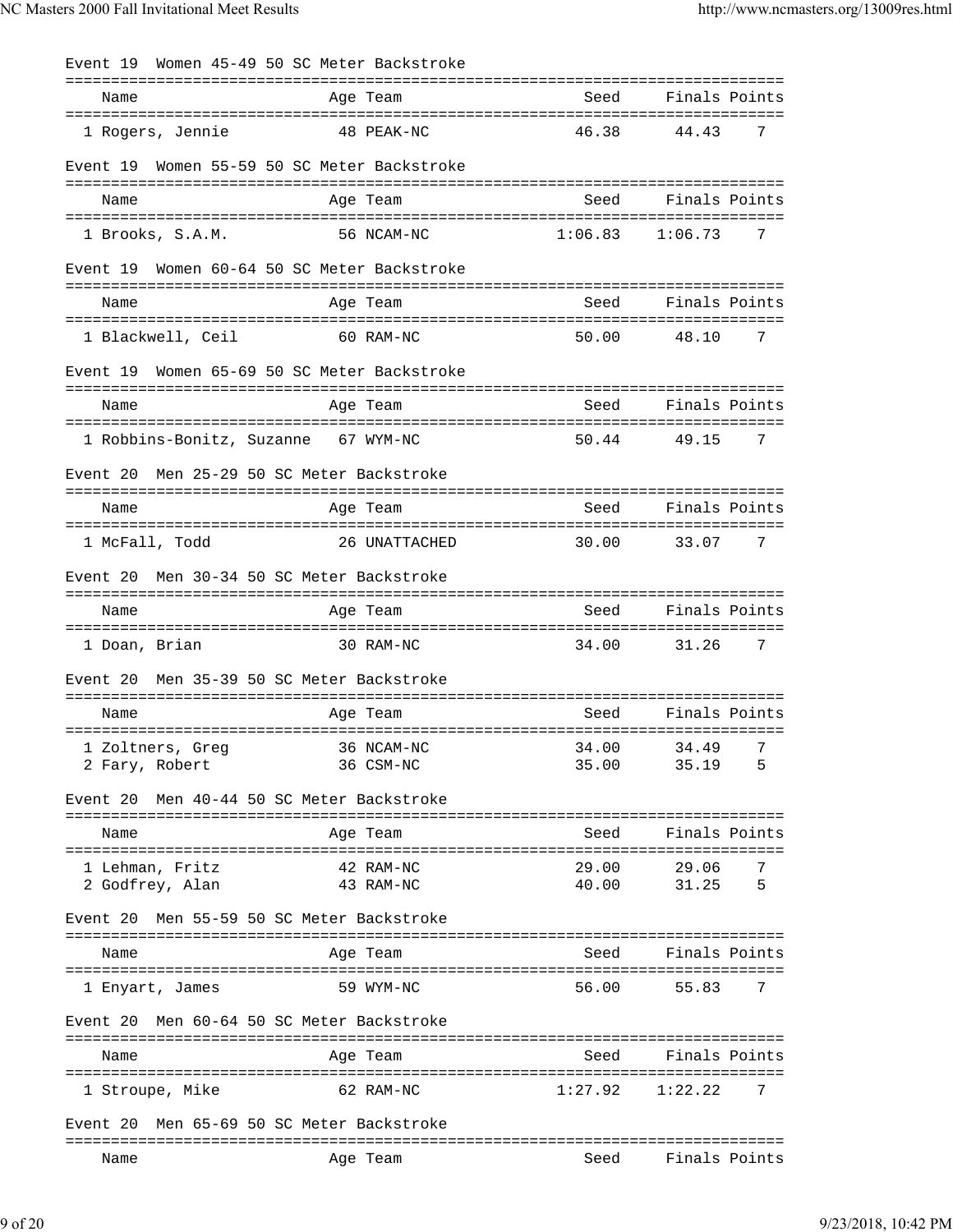| 1 Shouse, W Darle                              | ===============<br>67 UNATTACHED | 58.00               | 7<br>1:03.42                        |
|------------------------------------------------|----------------------------------|---------------------|-------------------------------------|
|                                                |                                  |                     |                                     |
| Women 25-29 200 SC Meter Freestyle<br>Event 21 |                                  |                     |                                     |
| Name                                           | Age Team                         | Seed                | Finals Points                       |
| 1 Halligan, Maureen                            | 26 CSM-NC                        | 2:13.00             | 2:23.54<br>7                        |
| 2 Ferguson, Marie<br>3 McGee, Charlotte        | 28 WYM-NC<br>28 TMS-NC           | $3:04.92$ $2:54.16$ | $2:50.00$ $2:51.28$<br>5<br>4       |
|                                                |                                  |                     |                                     |
| Women 35-39 200 SC Meter Freestyle<br>Event 21 |                                  |                     |                                     |
| Name                                           | Age Team                         | Seed                | Finals Points                       |
| 1 Scheimann, Beth                              | 38 TGM-SC                        | 2:28.60             | 2:27.12<br>7                        |
| Women 40-44 200 SC Meter Freestyle<br>Event 21 |                                  |                     |                                     |
|                                                |                                  |                     |                                     |
| Name                                           | Age Team                         | Seed                | Finals Points                       |
| 1 Groce, Michelle                              | 40 CSM-NC                        | 2:50.00             | 2:50.84<br>7                        |
| Women 45-49 200 SC Meter Freestyle<br>Event 21 |                                  |                     |                                     |
|                                                |                                  | Seed                | Finals Points                       |
| Name                                           | Age Team                         |                     |                                     |
| 1 Amick, Bev<br>2 Medearis, Rebecca            | 46 AWSM-NC<br>47 CSM-NC          | 2:39.00<br>3:19.00  | 2:38.10<br>7<br>3:14.34<br>5        |
|                                                |                                  |                     |                                     |
| Men 25-29 200 SC Meter Freestyle<br>Event 22   |                                  |                     |                                     |
|                                                |                                  |                     |                                     |
| Name                                           | Age Team                         | Seed                | Finals Points                       |
| 1 Stutts, David                                | 27 XMEN-NC                       | 2:19.00             | 7<br>2:12.23                        |
| Men 30-34 200 SC Meter Freestyle<br>Event 22   |                                  |                     |                                     |
|                                                |                                  |                     |                                     |
| Name                                           | Age Team                         | Seed                | Finals Points                       |
| 1 Farrell, Andrew 30 ORLM-FL 1:59.95 2:02.57 7 |                                  |                     |                                     |
| 2 Flowe, Lane                                  | 32 CSM-NC                        | ΝT                  | 2:48.93<br>5                        |
| Event 22 Men 35-39 200 SC Meter Freestyle      |                                  |                     |                                     |
| Name                                           | Age Team                         | Seed                | Finals Points                       |
| 1 Fary, Robert                                 | 36 CSM-NC                        | 2:25.00             | 2:27.12<br>7                        |
| 2 Shamlin, David                               | 35 RAM-NC                        | 2:25.00             | 5<br>2:31.46                        |
| Event 22 Men 40-44 200 SC Meter Freestyle      |                                  |                     |                                     |
| Name                                           | Age Team                         | Seed                | Finals Points                       |
|                                                |                                  |                     |                                     |
| 1 Godfrey, Alan<br>2 Matysek, Joseph           | 43 RAM-NC<br>43 CSM-NC           | 2:10.00             | 2:08.82<br>7<br>5                   |
| 3 Johnson, Ken                                 | 43 CSM-NC                        | 2:40.53             | $2:23.50$ $2:33.32$<br>2:34.68<br>4 |
| Event 22 Men 45-49 200 SC Meter Freestyle      |                                  |                     |                                     |
| Name                                           | Age Team                         | Seed                | Finals Points                       |
| 1 Facchine, Kevin                              | 45 RAM-NC                        | 2:20.22             | 2:17.51<br>7                        |

Event 22 Men 50-54 200 SC Meter Freestyle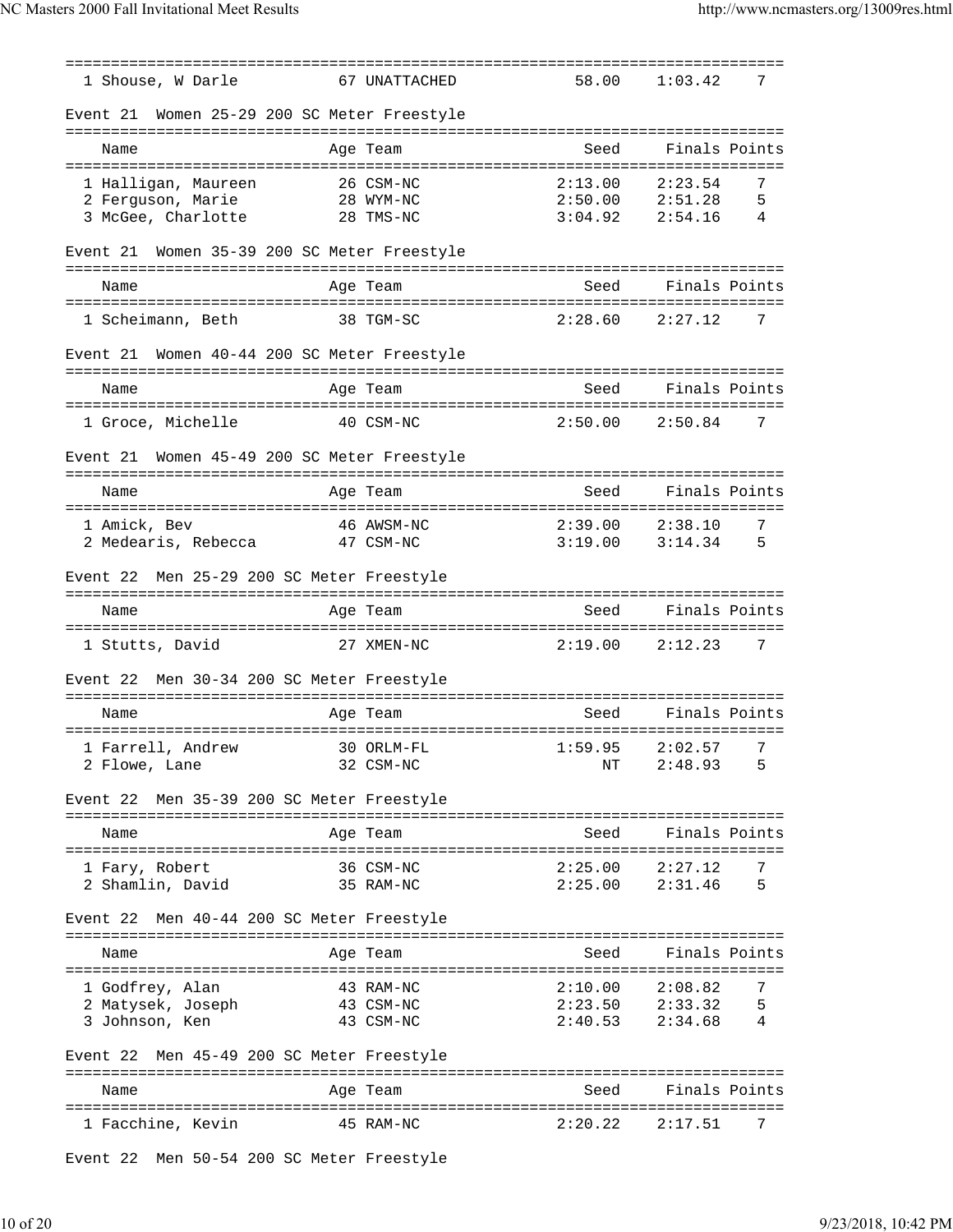| Name                                         | Age Team                      | Seed                                        | Finals Points                           |        |
|----------------------------------------------|-------------------------------|---------------------------------------------|-----------------------------------------|--------|
| 1 Watson, Dennis                             | 51 AWSM-NC                    | 3:00.00                                     | 2:53.83                                 | 7      |
| Men 55-59 200 SC Meter Freestyle<br>Event 22 |                               |                                             |                                         |        |
| Name                                         | Age Team                      | Seed                                        | Finals Points                           |        |
| 1 Slaughter, James                           | 55 RAM-NC                     | 2:56.06                                     | 2:52.05                                 | 7      |
| Men 60-64 200 SC Meter Freestyle<br>Event 22 |                               |                                             |                                         |        |
| Name                                         | Age Team                      | Seed                                        | Finals Points                           |        |
| 1 Clark, Jerry                               | 63 CSM-NC                     | 2:30.00                                     | 2:31.45                                 | 7      |
| Men 65-69 200 SC Meter Freestyle<br>Event 22 |                               |                                             |                                         |        |
| Name                                         | Age Team                      | Seed                                        | Finals Points                           |        |
| 1 Berenyi, Nicholas                          | 68 PALM-SC                    | 4:10.00                                     | 3:50.40                                 | 7      |
| Men 75-79 200 SC Meter Freestyle<br>Event 22 |                               |                                             |                                         |        |
| Name                                         | Age Team                      | Seed                                        | Finals Points<br>-------                |        |
| 1 Boone, Vester                              | 75 PEAK-NC                    | ΝT                                          | 3:32.64                                 | 7      |
| 2 Perry, Bob                                 | 77 NCAM-NC                    | 3:50.00                                     | 3:41.09                                 | 5      |
| Women 25-29 100 SC Meter IM<br>Event 23      |                               |                                             |                                         |        |
| Name                                         | Age Team                      | Seed                                        | Finals Points                           |        |
| 1 Castle, Ginger                             | 26 RAM-NC                     | 1:17.51                                     | 1:21.16                                 | 7      |
| Women 30-34 100 SC Meter IM<br>Event 23      |                               |                                             |                                         |        |
| Name                                         | Age Team                      | Seed                                        | Finals Points                           |        |
| 1 Waterson, Adrienne                         | ================<br>33 RAM-NC | 1:20.00                                     | ============================<br>1:20.70 | 7      |
| Women 35-39 100 SC Meter IM<br>Event 23      |                               |                                             |                                         |        |
| Name                                         | Age Team                      | -----------------------------------<br>Seed | Finals Points                           |        |
| =====================                        |                               |                                             |                                         |        |
| 1 Geiss, Angelique<br>2 Jarrett, Mary        | 35 NCAM-NC<br>39 NSMS-NC      | 1:32.00<br>1:29.00                          | 1:23.72<br>1:24.86                      | 7<br>5 |
| 3 Helpingstine, Beth                         | 38 NCAM-NC                    | 1:22.00                                     | 1:26.34                                 | 4      |
| 4 Linsley, Michele                           | 35 NCAM-NC                    | 1:36.00                                     | 1:34.12                                 | 3      |
| Women 40-44 100 SC Meter IM<br>Event 23      |                               |                                             |                                         |        |
| Name                                         | Age Team                      | Seed                                        | Finals Points                           |        |
|                                              |                               | :=======================                    | =================                       |        |
| 1 Stott, Kim                                 | 41 RAM-NC                     | 1:28.00                                     | 1:25.03                                 | 7      |
| 2 Shore, Karen                               | 43 NCMS-NC                    | 1:32.00                                     | 1:29.36                                 | 5      |
| 3 Tiska-Rivers, Patty                        | 40 TMS-NC                     | 1:27.00                                     | 1:31.42                                 | 4      |
| Women 45-49 100 SC Meter IM<br>Event 23      |                               |                                             |                                         |        |
| Name                                         | Age Team                      | Seed                                        | Finals Points                           |        |
| 1 Medearis, Rebecca                          | 47 CSM-NC                     | 1:52.00                                     | 1:44.25                                 |        |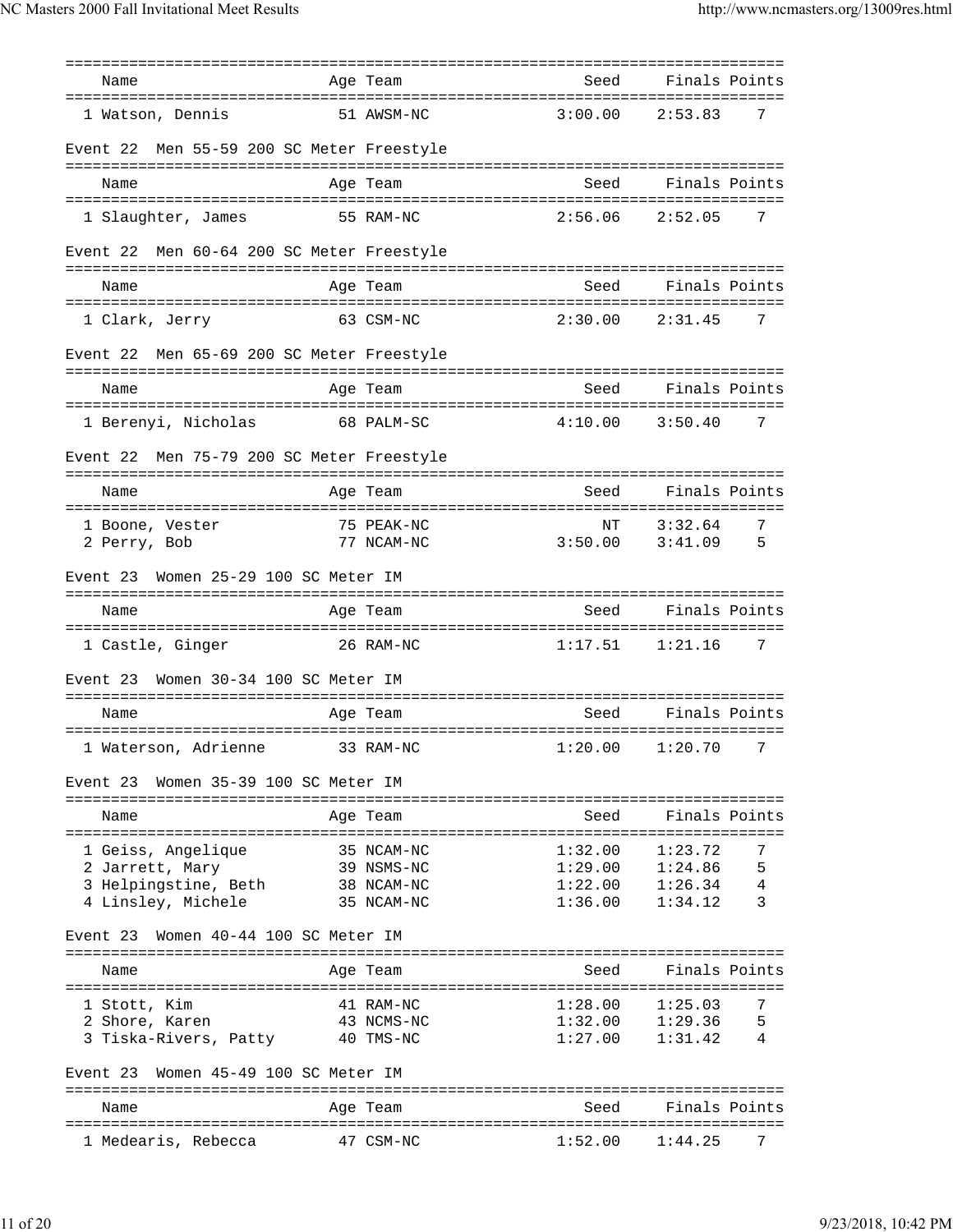| Women 55-59 100 SC Meter IM<br>Event 23 |                                     |                                           |                              |
|-----------------------------------------|-------------------------------------|-------------------------------------------|------------------------------|
| Name                                    | Age Team                            | Seed                                      | Finals Points                |
| 1 Fister, Anne                          | 58 NSMS-NC                          | NΤ                                        | 1:54.38<br>7                 |
| Women 60-64 100 SC Meter IM<br>Event 23 |                                     |                                           |                              |
| Name                                    | Age Team                            | Seed                                      | Finals Points                |
|                                         |                                     |                                           |                              |
| 1 Blackwell, Ceil                       | 60 RAM-NC<br>62 RAM-NC              | 1:43.00<br>2:05.90                        | 7<br>1:44.96<br>5<br>1:58.55 |
| 2 Stroupe, Dawn                         |                                     |                                           |                              |
| Men 19-24 100 SC Meter IM<br>Event 24   |                                     |                                           |                              |
| Name                                    | Age Team                            | Seed                                      | Finals Points                |
| 1 Wilkes, Sim                           | 21 TMS-NC                           | NΤ                                        | 1:35.92<br>7                 |
| Men 25-29 100 SC Meter IM<br>Event 24   |                                     |                                           |                              |
| Name                                    | Age Team                            | Seed                                      | Finals Points                |
| 1 Hecht, Erik                           | 28 NCAM-NC                          | NΤ                                        | 1:16.91<br>7                 |
| Men 30-34 100 SC Meter IM<br>Event 24   |                                     |                                           |                              |
| Name                                    | Age Team                            | Seed                                      | Finals Points                |
|                                         |                                     |                                           |                              |
| 1 Doan, Brian                           | 30 RAM-NC                           | 1:09.00                                   | 7<br>1:06.66                 |
| 2 Brady, Mike                           | 31 XMEN-NC                          | 1:15.00                                   | 1:14.63<br>5                 |
| 3 Boshoff, Alton                        | 32 XMEN-NC                          | 1:19.00                                   | 1:15.72<br>4                 |
| 4 Flowe, Lane                           | 32 CSM-NC                           | 1:30.00                                   | 3<br>1:25.04                 |
| Men 40-44 100 SC Meter IM<br>Event 24   |                                     |                                           |                              |
| Name                                    | Age Team                            | Seed                                      | Finals Points                |
| 1 Lehman, Fritz                         | 42 RAM-NC                           | 1:04.00                                   | 7<br>1:03.46                 |
| 2 Waldbauer, Eric                       | 41 UNATTACHED                       | 1:18.12                                   | 1:17.53<br>5                 |
| Men 45-49 100 SC Meter IM<br>Event 24   |                                     |                                           |                              |
|                                         |                                     |                                           |                              |
| Name                                    | Age Team                            | Seed                                      | Finals Points                |
| 1 Facchine, Kevin                       | 45 RAM-NC                           | 1:13.11                                   | 1:12.77<br>7                 |
| Men 55-59 100 SC Meter IM<br>Event 24   |                                     |                                           |                              |
| Name<br>-----------------------         | Age Team<br>:====================== | Seed<br>================================= | Finals Points                |
| 1 White, Bernard                        | 57 CSM-NC                           | 1:30.00                                   | 1:25.04<br>7                 |
| 2 Fowler, Larry                         | 57 RAM-NC                           | 1:50.00                                   | 5<br>1:49.45                 |
| 3 Enyart, James                         | 59 WYM-NC                           | 1:53.00                                   | 1:57.22<br>4                 |
| Men 60-64 100 SC Meter IM<br>Event 24   |                                     |                                           |                              |
| Name                                    | Age Team                            | Seed                                      | Finals Points                |
|                                         |                                     |                                           |                              |
| 1 Hemmerle, Harry                       | 61 UNATTACHED                       | 1:30.00                                   | 7<br>1:51.87                 |
| 2 Stroupe, Mike                         | 62 RAM-NC                           | 2:05.90                                   | 2:52.02<br>5                 |
| Event 24 Men 65-69 100 SC Meter IM      |                                     |                                           |                              |
|                                         |                                     |                                           | Finals Points                |
| Name                                    | Age Team                            | Seed                                      |                              |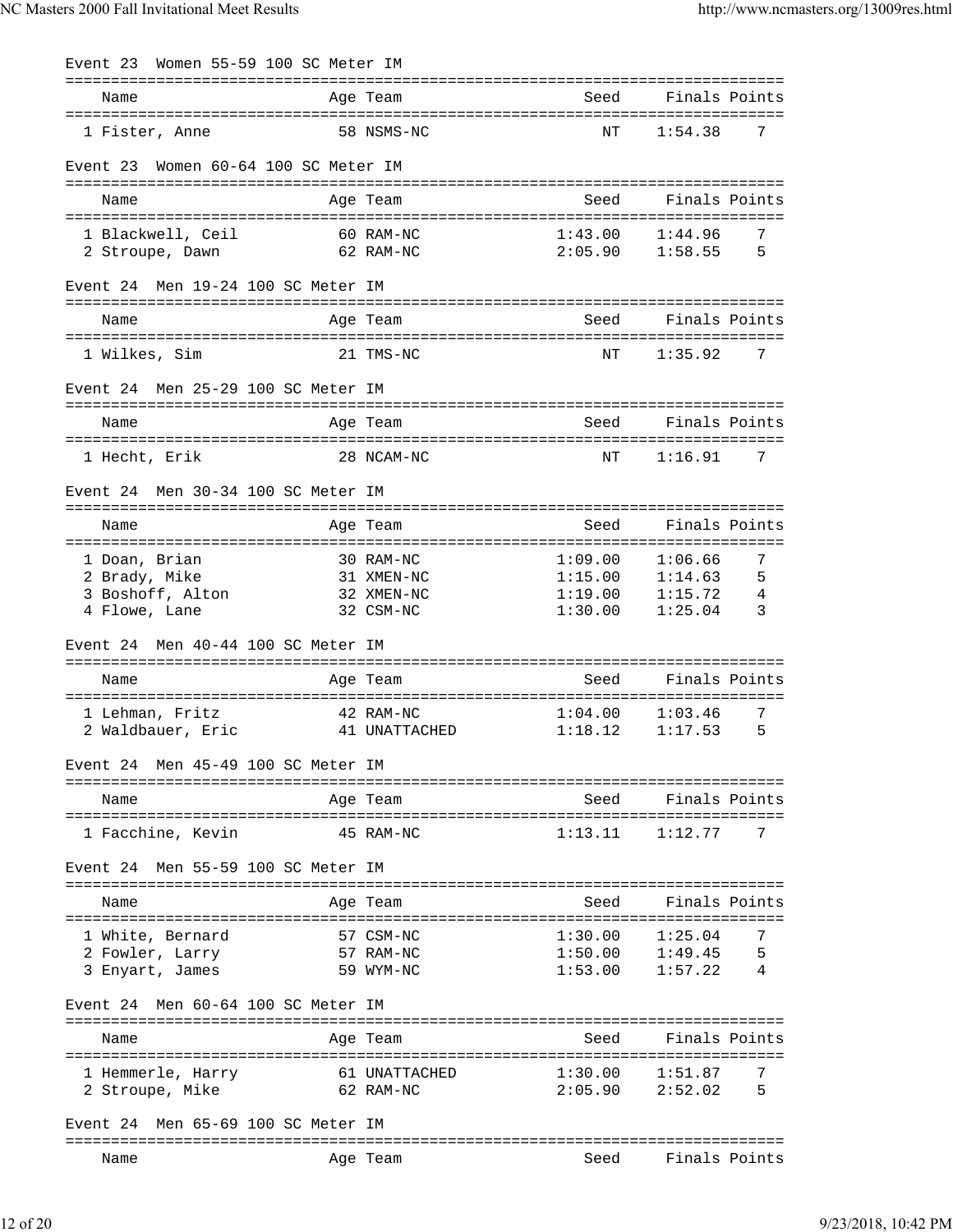=============================================================================== 1 Kortheuer, John 69 CSM-NC Event 25 Mixed 100-119 200 SC Meter Medley Relay =============================================================================== Team Seed Finals Points =============================================================================== 1 NC AQUATIC-NC 'A' NT 2:15.92 14 1) Hogan, Patricia 31 2) Zoltners, Greg 36 3) Slootjes, Danielle 25 4) Shanks, Doug 25 Event 25 Mixed 120-159 200 SC Meter Medley Relay =============================================================================== Team Seed Finals Points =============================================================================== 1 CHARLOTTE-NC 'A' 1 CHARLOTTE-NC 'A' 14<br>1) Halligan, Maureen 26 2) Hageman, Heather 30 1) Halligan, Maureen 26 3) Fary, Robert 36 4) Flowe, Lane 32<br>RALEIGH AREA-NC 'A' -- RALEIGH AREA-NC 'A' NT DQ 1) Doan, Brian 30 3) Castle, Ginger 26 4) Shamlin, David 35 Event 25 Mixed 160-199 200 SC Meter Medley Relay =============================================================================== Team Seed Finals Points =============================================================================== 1 CHARLOTTE-NC 'B' NT 2:34.14 14 1) Tallmadge, Karen 38 2) Groce, Michelle 40 3) Johnson, Ken 43 4) Matysek, Joseph 43 Event 27 Women 19-24 50 SC Meter Breaststroke =============================================================================== Name Age Team Seed Finals Points Age Team Seed Finals Points =============================================================================== 1 Feimster, Melissa 22 TMS-NC 55.00 49.63 7 Event 27 Women 30-34 50 SC Meter Breaststroke =============================================================================== Name and Age Team Seed Finals Points =============================================================================== 1 Waterson, Adrienne 33 RAM-NC 40.00 38.89 7 Event 27 Women 35-39 50 SC Meter Breaststroke =============================================================================== Name and Age Team and Seed Finals Points =============================================================================== 1 Scheimann, Beth 38 TGM-SC 38.70 38.66 7 2 Geiss, Angelique 35 NCAM-NC 43.43 41.66 5 3 Jarrett, Mary 39 NSMS-NC 43.00 42.73 4 4 Helpingstine, Beth 38 NCAM-NC 40.00 42.84 3 5 Tallmadge, Karen 38 CSM-NC 42.00 45.52 2 Event 27 Women 40-44 50 SC Meter Breaststroke =============================================================================== Name and Age Team Seed Finals Points =============================================================================== 1 Stott, Kim 41 RAM-NC 46.70 44.91 7 Event 27 Women 55-59 50 SC Meter Breaststroke =============================================================================== Name and Age Team Seed Finals Points =============================================================================== 1 Brooks, S.A.M. 56 NCAM-NC 1:06.72 1:08.36 7

Event 27 Women 60-64 50 SC Meter Breaststroke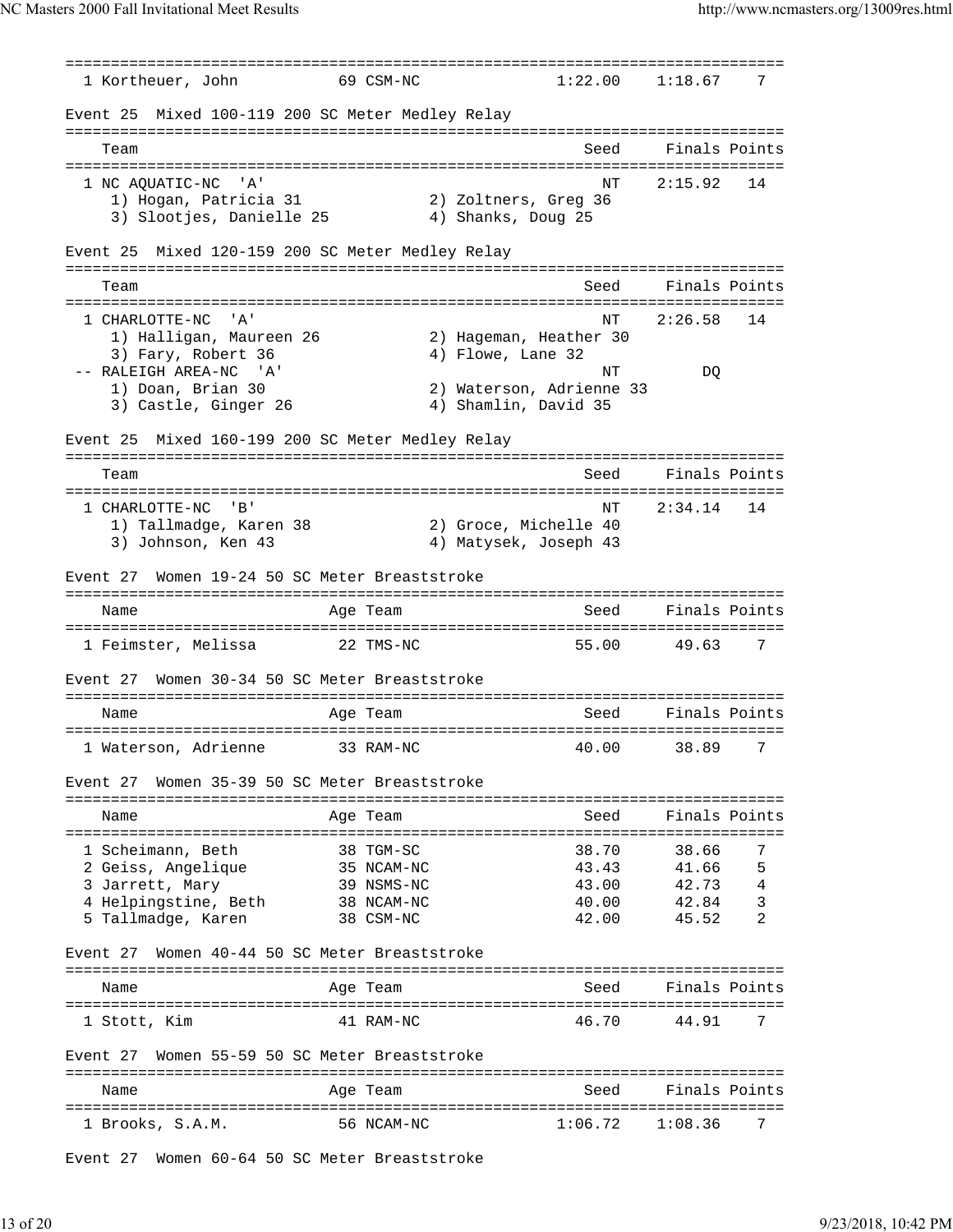| Name                                           |            | Age Team                   | Seed                    | Finals Points              |
|------------------------------------------------|------------|----------------------------|-------------------------|----------------------------|
| 1 Stroupe, Dawn                                |            | 62 RAM-NC                  | 50.90                   | 53.82<br>7                 |
| Men 19-24 50 SC Meter Breaststroke<br>Event 28 |            |                            |                         |                            |
| Name                                           |            | Age Team                   | Seed                    | Finals Points              |
| 1 Porco, Filippo                               |            | 23 NCAM-NC                 | 39.00                   | 37.61<br>7                 |
| 2 Wilkes, Sim                                  |            | 21 TMS-NC                  | ΝT                      | 41.25<br>5                 |
| Men 25-29 50 SC Meter Breaststroke<br>Event 28 |            |                            |                         |                            |
| Name                                           |            | Age Team                   | Seed                    | Finals Points              |
| 1 Hecht, Erik                                  |            | 28 NCAM-NC                 | NΤ                      | 38.05<br>7                 |
| 2 Wilk, Thomas                                 |            | 28 RAM-NC                  | 45.00                   | 5<br>39.30                 |
| Men 30-34 50 SC Meter Breaststroke<br>Event 28 |            |                            |                         |                            |
| Name                                           |            | Age Team                   | Seed                    | Finals Points              |
| 1 Doan, Brian                                  |            | 30 RAM-NC                  | 32.00                   | 30.54<br>7                 |
| Men 35-39 50 SC Meter Breaststroke<br>Event 28 |            |                            |                         |                            |
| Name                                           |            | Age Team                   | Seed                    | Finals Points              |
| 1 Zoltners, Greg                               |            | 36 NCAM-NC                 | 36.00                   | 35.98<br>7                 |
| Men 40-44 50 SC Meter Breaststroke<br>Event 28 |            |                            |                         |                            |
| Name                                           |            | Age Team                   | Seed                    | Finals Points              |
| 1 Waldbauer, Eric<br>2 Johnson, Ken            |            | 41 UNATTACHED<br>43 CSM-NC | 37.00<br>40.49          | 7<br>36.89<br>40.32<br>5   |
| Men 50-54 50 SC Meter Breaststroke<br>Event 28 |            |                            |                         |                            |
| Name                                           |            | Age Team                   | Seed                    | Finals Points              |
| 1 Watson, Dennis                               |            | 51 AWSM-NC                 | :=============<br>50.00 | 41.17<br>7                 |
| Men 55-59 50 SC Meter Breaststroke<br>Event 28 |            |                            |                         |                            |
| Name                                           |            | Age Team                   | Seed                    | Finals Points              |
| 1 Slaughter, James                             |            | 55 RAM-NC                  | 40.29                   | 41.11<br>7                 |
| 2 White, Bernard                               |            | 57 CSM-NC                  | 45.00                   | 48.36<br>5                 |
| Men 60-64 50 SC Meter Breaststroke<br>Event 28 |            |                            |                         |                            |
| Name                                           |            | Age Team                   | Seed                    | Finals Points              |
|                                                |            |                            |                         |                            |
| 1 Gee, Milton                                  |            | 63 CSM-NC                  | 45.00                   | 7<br>43.09                 |
| 2 Hemmerle, Harry<br>3 Stroupe, Mike           |            | 61 UNATTACHED<br>62 RAM-NC | 40.00<br>1:32.53        | 47.48<br>5<br>1:35.59<br>4 |
| Men 65-69 50 SC Meter Breaststroke<br>Event 28 |            |                            |                         |                            |
|                                                |            |                            |                         |                            |
| Name                                           |            | Age Team                   | Seed                    | Finals Points              |
| 1 Kortheuer, John                              |            | 69 CSM-NC                  | 39.00                   | 37.17<br>7                 |
| 2 Berenyi, Nicholas                            | 68 PALM-SC |                            | 55.00                   | 50.60<br>5                 |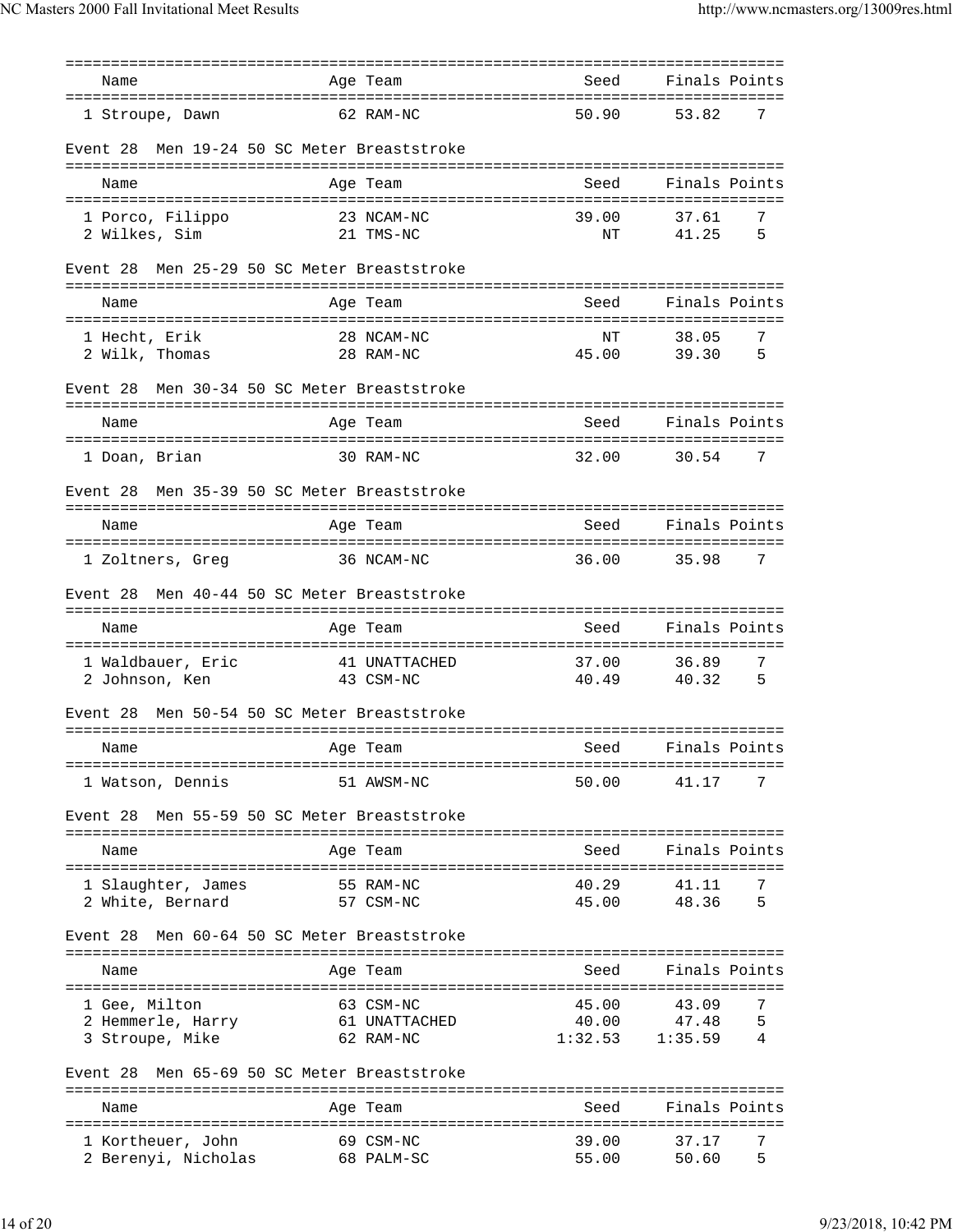| 3 Shouse, W Darle                             | 67 UNATTACHED                       | 50.00                   | 54.03              | 4      |
|-----------------------------------------------|-------------------------------------|-------------------------|--------------------|--------|
| Event 29                                      | Women 25-29 100 SC Meter Backstroke |                         |                    |        |
| Name                                          | Age Team                            | :============<br>Seed   | Finals Points      |        |
| --------------------------                    | ==========                          |                         |                    |        |
| 1 Slootjes, Danielle<br>2 Demilia, Mary       | 25 NCAM-NC<br>29 RAM-NC             | 1:11.50<br>1:17.10      | 1:11.72<br>1:20.39 | 7<br>5 |
|                                               |                                     |                         |                    |        |
| Event 29                                      | Women 30-34 100 SC Meter Backstroke |                         |                    |        |
| Name                                          | Age Team                            | Seed                    | Finals Points      |        |
| 1 Hogan, Patricia                             | 31 NCAM-NC                          | 1:17.46                 | 1:18.73            | 7      |
| Event 29                                      | Women 35-39 100 SC Meter Backstroke |                         |                    |        |
| Name                                          | =======<br>Age Team                 | .<br>Seed               | Finals Points      |        |
| 1 Linsley, Michele                            | 35 NCAM-NC                          | 1:40.00                 | 1:36.85            | 7      |
| 2 Tallmadge, Karen                            | 38 CSM-NC                           | 1:30.00                 | 1:41.11            | 5      |
| Event 29                                      | Women 40-44 100 SC Meter Backstroke |                         |                    |        |
| Name                                          | Age Team                            | Seed                    | Finals Points      |        |
|                                               |                                     |                         |                    |        |
| 1 Shore, Karen                                | 43 NCMS-NC                          | 1:32.00                 | 1:31.49            | 7      |
| Event 29                                      | Women 45-49 100 SC Meter Backstroke |                         |                    |        |
| ========================<br>Name              | ==============<br>Age Team          | ==============<br>Seed  | Finals Points      |        |
|                                               |                                     |                         |                    |        |
| 1 Rogers, Jennie<br>2 Medearis, Rebecca       | 48 PEAK-NC<br>47 CSM-NC             | 1:45.16<br>1:50.00      | 1:36.27<br>1:46.62 | 7<br>5 |
|                                               |                                     |                         |                    |        |
| Event 29                                      | Women 60-64 100 SC Meter Backstroke |                         |                    |        |
| Name                                          | Age Team                            | Seed                    | Finals Points      |        |
| 1 Blackwell, Ceil                             | 60 RAM-NC                           | 1:44.00                 | 1:44.75            | 7      |
| Event 29                                      | Women 65-69 100 SC Meter Backstroke |                         |                    |        |
| Name                                          | Age Team                            |                         | Seed Finals Points |        |
| 1 Robbins-Bonitz, Suzanne 67 WYM-NC           |                                     | 1:52.54                 | 1:51.85            | 7      |
| Men 30-34 100 SC Meter Backstroke<br>Event 30 |                                     |                         |                    |        |
| Name                                          | Age Team                            | Seed                    | Finals Points      |        |
|                                               |                                     |                         |                    | 7      |
| 1 Farrell, Andrew                             | 30 ORLM-FL                          | 1:04.72                 | 1:03.67            |        |
| Men 35-39 100 SC Meter Backstroke<br>Event 30 |                                     |                         |                    |        |
| Name                                          | Age Team                            | Seed                    | Finals Points      |        |
| 1 Zoltners, Greg                              | 36 NCAM-NC                          | 1:16.00                 | 1:20.57            | 7      |
| Men 40-44 100 SC Meter Backstroke<br>Event 30 |                                     |                         |                    |        |
| ====================<br>Name                  | ==============<br>Age Team          | ===============<br>Seed | Finals Points      |        |
| 1 Godfrey, Alan                               | 43 RAM-NC                           | 1:10.00                 | 1:06.18            | 7      |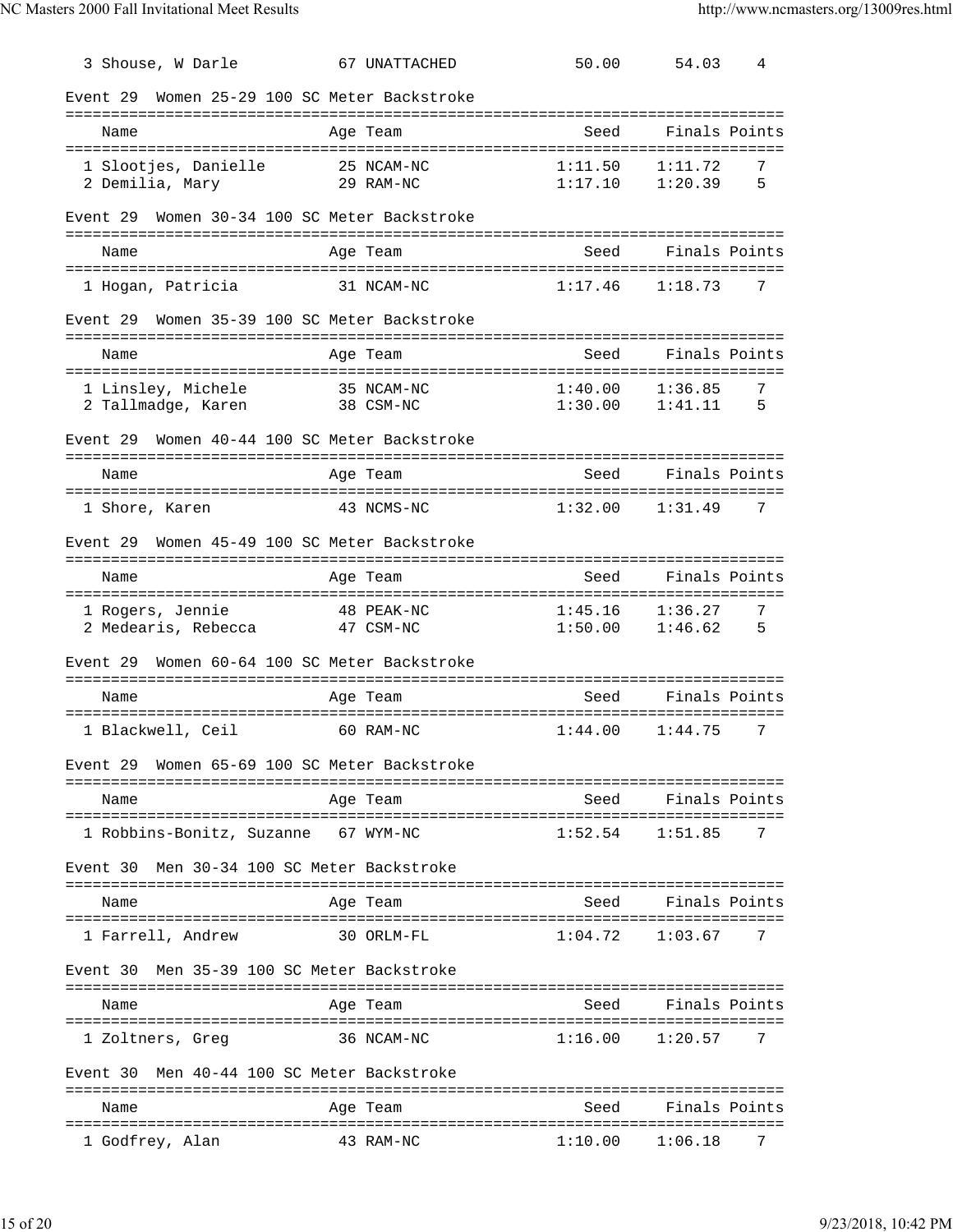| Event 30                                   | Men 55-59 100 SC Meter Backstroke |         |                         |
|--------------------------------------------|-----------------------------------|---------|-------------------------|
| Name                                       | Age Team                          | Seed    | Finals Points           |
| 1 Fowler, Larry                            | 57 RAM-NC                         | 1:40.00 | 1:34.29<br>7            |
| Event 31                                   | Women 19-24 50 SC Meter Freestyle |         |                         |
| Name                                       | Age Team                          | Seed    | Finals Points           |
| 1 Feimster, Melissa                        | 22 TMS-NC                         | 45.00   | 38.73<br>7              |
| Event 31                                   | Women 25-29 50 SC Meter Freestyle |         |                         |
| Name                                       | Age Team                          | Seed    | Finals Points           |
| 1 Halligan, Maureen                        | 26 CSM-NC                         | 29.00   | 7<br>29.75              |
| 2 Castle, Ginger                           | 26 RAM-NC                         | 29.70   | 32.67<br>5              |
| 3 Stuhler, Callie                          | 28 TMS-NC                         | 1:05.00 | 55.46<br>4              |
| Event 31                                   | Women 30-34 50 SC Meter Freestyle |         |                         |
| Name                                       | Age Team                          | Seed    | Finals Points           |
|                                            |                                   |         |                         |
| 1 Hageman, Heather                         | 30 CSM-NC                         | 28.50   | 27.82<br>7              |
| 2 Waterson, Adrienne                       | 33 RAM-NC                         | 29.00   | 32.58<br>5              |
| Event 31                                   | Women 35-39 50 SC Meter Freestyle |         |                         |
| Name                                       | Age Team                          | Seed    | Finals Points           |
|                                            |                                   |         |                         |
| 1 Scheimann, Beth                          | 38 TGM-SC                         | 30.00   | 7<br>30.28              |
| 2 Geiss, Angelique                         | 35 NCAM-NC                        | 33.40   | 5<br>31.05              |
| 3 Barrell, Sharon                          | 39 RAM-NC                         | 31.50   | $\overline{4}$<br>32.02 |
| 4 Helpingstine, Beth                       | 38 NCAM-NC                        | 34.50   | 33.10<br>3<br>2         |
| 5 Linsley, Michele                         | 35 NCAM-NC                        | 37.00   | 36.95                   |
| Event 31 Women 40-44 50 SC Meter Freestyle |                                   |         |                         |
| Name                                       | Age Team                          | Seed    | Finals Points           |
| 1 Tiska-Rivers, Patty                      | 40 TMS-NC                         | 34.50   | 7<br>34.30              |
| Event 31                                   | Women 55-59 50 SC Meter Freestyle |         |                         |
| Name                                       | Age Team                          | Seed    | Finals Points           |
| 1 Fister, Anne                             | 58 NSMS-NC                        | ΝT      | 45.06<br>7              |
| 2 Freeman, Sunny                           | 55 CSM-NC                         | 39.96   | 45.27<br>5              |
| 3 Brooks, S.A.M.                           | 56 NCAM-NC                        | 54.59   | 54.86<br>4              |
| Event 31                                   | Women 60-64 50 SC Meter Freestyle |         |                         |
| Name                                       | Age Team                          | Seed    | Finals Points           |
| 1 Blackwell, Ceil                          | 60 RAM-NC                         | 41.00   | 7<br>41.46              |
| Event 31                                   | Women 65-69 50 SC Meter Freestyle |         |                         |
| Name                                       | Age Team                          | Seed    | Finals Points           |
|                                            |                                   |         |                         |
| 1 Robbins-Bonitz, Suzanne 67 WYM-NC        |                                   | 46.91   | 7<br>48.31              |
| Event 32 Men 19-24 50 SC Meter Freestyle   |                                   |         |                         |

===============================================================================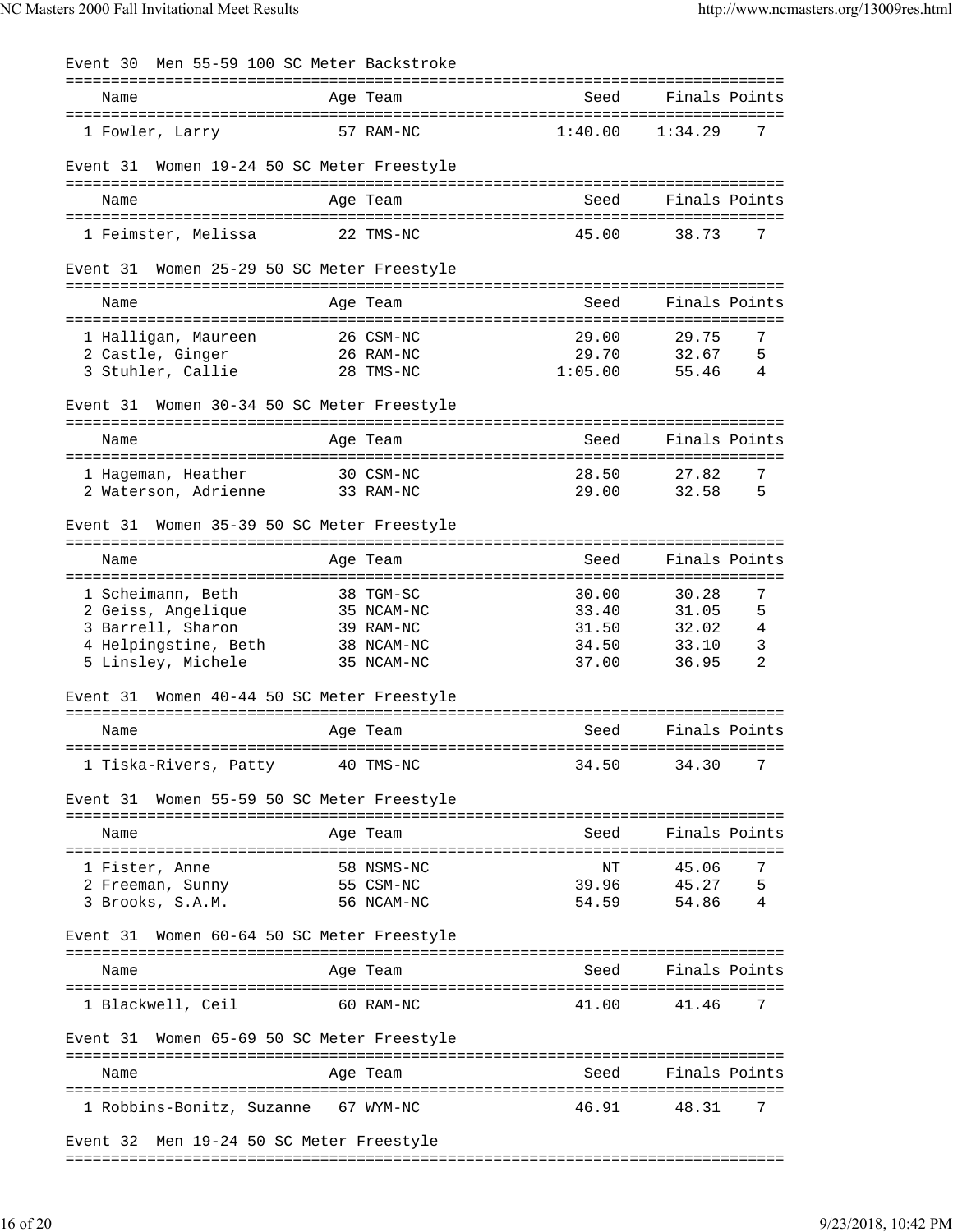| Name                                                   |                              | Age Team                | Seed                                  | Finals Points                     |        |
|--------------------------------------------------------|------------------------------|-------------------------|---------------------------------------|-----------------------------------|--------|
| 1 Porco, Filippo<br>2 Wilkes, Sim                      |                              | 23 NCAM-NC<br>21 TMS-NC | 29.59<br>ΝT                           | 29.80<br>39.23                    | 7<br>5 |
| Event 32 Men 25-29 50 SC Meter Freestyle               |                              |                         |                                       |                                   |        |
| Name                                                   |                              | Age Team                | Seed                                  | Finals Points                     |        |
|                                                        |                              |                         |                                       |                                   |        |
| 1 Shanks, Doug                                         |                              | 25 NCAM-NC              | 22.80                                 | 24.38                             | 7      |
| 2 Wilk, Thomas<br>3 Benov, Ivaylo                      |                              | 28 RAM-NC<br>25 NCMS-NC | 31.00<br>35.00                        | 29.93<br>31.51                    | 5<br>4 |
|                                                        |                              |                         |                                       |                                   |        |
| Men 30-34 50 SC Meter Freestyle<br>Event 32            |                              |                         |                                       |                                   |        |
| Name                                                   |                              | Age Team                | Seed                                  | Finals Points                     |        |
| =====================                                  | ===========                  |                         |                                       |                                   |        |
| 1 Brady, Mike                                          |                              | 31 XMEN-NC              | 29.00                                 | 27.97                             | 7      |
| 2 Boshoff, Alton                                       |                              | 32 XMEN-NC              | 29.00                                 | 28.02                             | 5      |
| Men 35-39 50 SC Meter Freestyle<br>Event 32            |                              |                         |                                       |                                   |        |
| Name                                                   |                              | Age Team                | Seed                                  | Finals Points                     |        |
| 1 Shamlin, David                                       |                              | 35 RAM-NC               | 33.00                                 | 30.24                             | 7      |
|                                                        |                              |                         |                                       |                                   |        |
| Men 40-44 50 SC Meter Freestyle<br>Event 32            |                              |                         |                                       |                                   |        |
| Name<br>===================                            | =============                | Age Team                | Seed<br>:============================ | Finals Points                     |        |
| 1 Lehman, Fritz                                        |                              | 42 RAM-NC               | 25.70                                 | 25.33                             | 7      |
| 2 Johnson, Ken                                         |                              | 43 CSM-NC               | 30.91                                 | 29.86                             | 5      |
| 3 Matysek, Joseph                                      |                              | 43 CSM-NC               | 31.50                                 | 30.51                             | 4      |
| Men 55-59 50 SC Meter Freestyle<br>Event 32            |                              |                         |                                       |                                   |        |
|                                                        |                              |                         |                                       | Finals Points                     |        |
| Name                                                   |                              | Age Team                | Seed                                  |                                   |        |
| 1 White, Bernard                                       |                              | 57 CSM-NC               | 32.50                                 | 30.72                             | 7      |
| 2 Enyart, James                                        |                              | 59 WYM-NC               | 39.30                                 | 37.82                             | 5      |
| Event 32 Men 60-64 50 SC Meter Freestyle               |                              |                         |                                       |                                   |        |
|                                                        |                              |                         |                                       |                                   |        |
| Name<br>======================================         |                              | Age Team                | Seed<br>========================      | Finals Points<br>================ |        |
| 1 Clark, Jerry                                         |                              | 63 CSM-NC               | 28.50                                 | 29.68                             | 7      |
| 2 Gee, Milton                                          |                              | 63 CSM-NC               | 40.00                                 | 38.81                             | 5      |
| 3 Stroupe, Mike                                        |                              | 62 RAM-NC               | 54.78                                 | 58.12                             | 4      |
| Men 65-69 50 SC Meter Freestyle<br>Event 32            |                              |                         |                                       |                                   |        |
| Name                                                   |                              | Age Team                | Seed                                  | Finals Points                     |        |
|                                                        |                              |                         |                                       |                                   |        |
| 1 Kortheuer, John                                      |                              | 69 CSM-NC               | 33.00                                 | 31.23                             | 7      |
| Men 75-79 50 SC Meter Freestyle<br>Event 32            | ============================ |                         | ===================                   |                                   |        |
| Name                                                   |                              | Age Team                | Seed                                  | Finals Points                     |        |
| 1 Perry, Bob                                           |                              | 77 NCAM-NC              | 40.00                                 | 41.81                             | 7      |
|                                                        |                              |                         |                                       |                                   |        |
| Women 120-159 200 SC Meter Freestyle Relay<br>Event 33 |                              |                         |                                       |                                   |        |
| Team                                                   |                              |                         | Seed                                  | Finals Points                     |        |
|                                                        |                              |                         |                                       |                                   |        |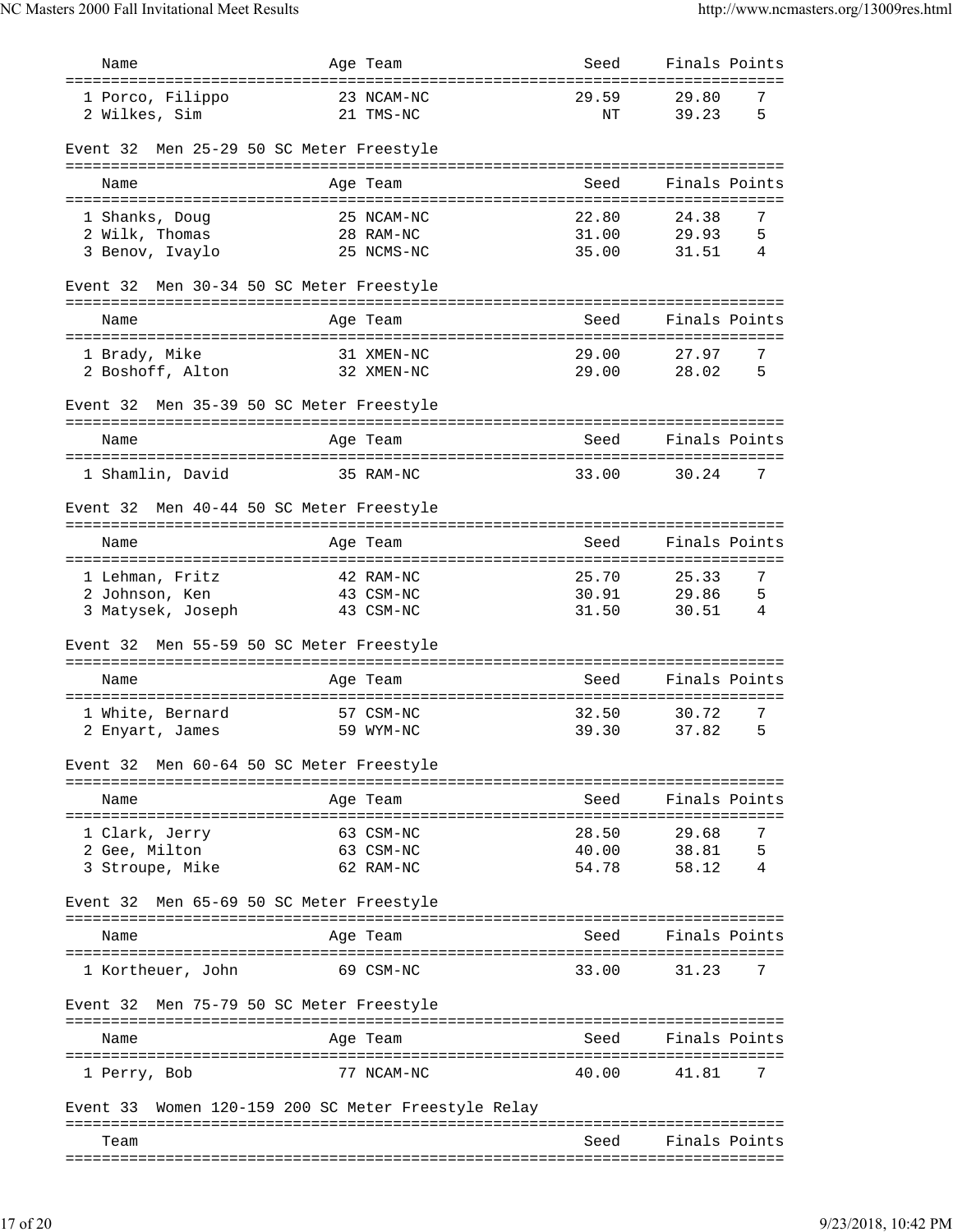|                                                      |            | ΝT                       | 2:10.27               | 14 |
|------------------------------------------------------|------------|--------------------------|-----------------------|----|
| 1) Tallmadge, Karen 38                               |            | 2) Halligan, Maureen 26  |                       |    |
| 3) Hageman, Heather 30                               |            | 4) Groce, Michelle 40    |                       |    |
| 2 NC AQUATIC-NC 'A'                                  |            | NT                       | 2:10.99               | 10 |
| 1) Linsley, Michele 35                               |            | 2) Slootjes, Danielle 25 |                       |    |
| 3) Mistretta, Claire 37                              |            | 4) Helpingstine, Beth 38 |                       |    |
|                                                      |            |                          |                       |    |
| Men 100-119 200 SC Meter Freestyle Relay<br>Event 34 |            |                          |                       |    |
|                                                      |            |                          |                       |    |
| Team                                                 |            | Seed                     | Finals Points         |    |
|                                                      |            |                          |                       |    |
| 1 NC AQUATIC-NC<br>$^{\prime}$ A $^{\prime}$         |            | NT                       | 1:56.52               | 14 |
| 1) Shanks, Doug 25                                   |            | 2) Porco, Filippo 23     |                       |    |
| 3) Zoltners, Greg 36                                 |            | 4) Hecht, Erik 28        |                       |    |
|                                                      |            |                          |                       |    |
| Event 34 Men 120-159 200 SC Meter Freestyle Relay    |            |                          |                       |    |
| Team                                                 |            | Seed                     | Finals Points         |    |
|                                                      |            |                          |                       |    |
| 1 CHARLOTTE-NC<br>. A'                               |            | NΤ                       | 1:59.65               | 14 |
| 1) Fary, Robert 36                                   |            | 2) Flowe, Lane 32        |                       |    |
| 3) Matysek, Joseph 43                                |            | 4) Johnson, Ken 43       |                       |    |
|                                                      |            |                          |                       |    |
| Women 30-34 800 SC Meter Freestyle<br>Event 35       |            |                          |                       |    |
|                                                      |            |                          |                       |    |
| Name                                                 | Age Team   | Seed                     | Finals Points         |    |
|                                                      |            |                          |                       |    |
| 1 Hogan, Patricia                                    | 31 NCAM-NC | 11:09.78                 | 10:51.33              | 7  |
|                                                      |            |                          |                       |    |
| Women 40-44 800 SC Meter Freestyle<br>Event 35       |            |                          |                       |    |
|                                                      |            |                          |                       |    |
| Name                                                 | Age Team   | Seed                     | Finals Points         |    |
|                                                      |            |                          |                       |    |
| 1 Groce, Michelle                                    | 40 CSM-NC  |                          | $12:30.00$ $13:08.61$ | 7  |
|                                                      |            |                          |                       |    |
| Women 45-49 800 SC Meter Freestyle<br>Event 35       |            |                          |                       |    |
|                                                      |            |                          |                       |    |
|                                                      |            |                          |                       |    |
| Name                                                 | Age Team   | Seed                     | Finals Points         |    |
|                                                      |            |                          |                       |    |
| 1 Amick, Bev                                         | 46 AWSM-NC | 12:00.00                 | 11:08.46              | 7  |
|                                                      |            |                          |                       |    |
| Event 35 Men 40-44 800 SC Meter Freestyle            |            |                          |                       |    |
|                                                      |            |                          |                       |    |
| Name                                                 | Age Team   | Seed                     | Finals Points         |    |
|                                                      |            |                          |                       |    |
| 1 Godfrey, Alan                                      | 43 RAM-NC  | 10:00.00                 | 9:57.31               | 7  |
|                                                      |            |                          |                       |    |
| Men 45-49 800 SC Meter Freestyle<br>Event 35         |            |                          |                       |    |
|                                                      |            |                          |                       |    |
| Name                                                 | Age Team   | Seed                     | Finals Points         |    |
|                                                      |            |                          |                       |    |
| 1 Facchine, Kevin                                    | 45 RAM-NC  | 10:33.01                 | 10:32.79              | 7  |
|                                                      |            |                          |                       |    |
| Men 55-59 800 SC Meter Freestyle<br>Event 35         |            |                          |                       |    |
|                                                      |            |                          |                       |    |
| Name                                                 | Age Team   | Seed                     | Finals Points         |    |
|                                                      |            |                          |                       |    |
| 1 Slaughter, James                                   | 55 RAM-NC  | 12:48.95                 | 12:51.82              | 7  |
|                                                      |            |                          |                       |    |
| Men 60-64 800 SC Meter Freestyle<br>Event 35         |            |                          |                       |    |
| Name                                                 |            | Seed                     | Finals Points         |    |
|                                                      | Age Team   |                          |                       |    |
| 1 Clark, Jerry                                       | 63 CSM-NC  | 11:30.00                 | 11:30.73              | 7  |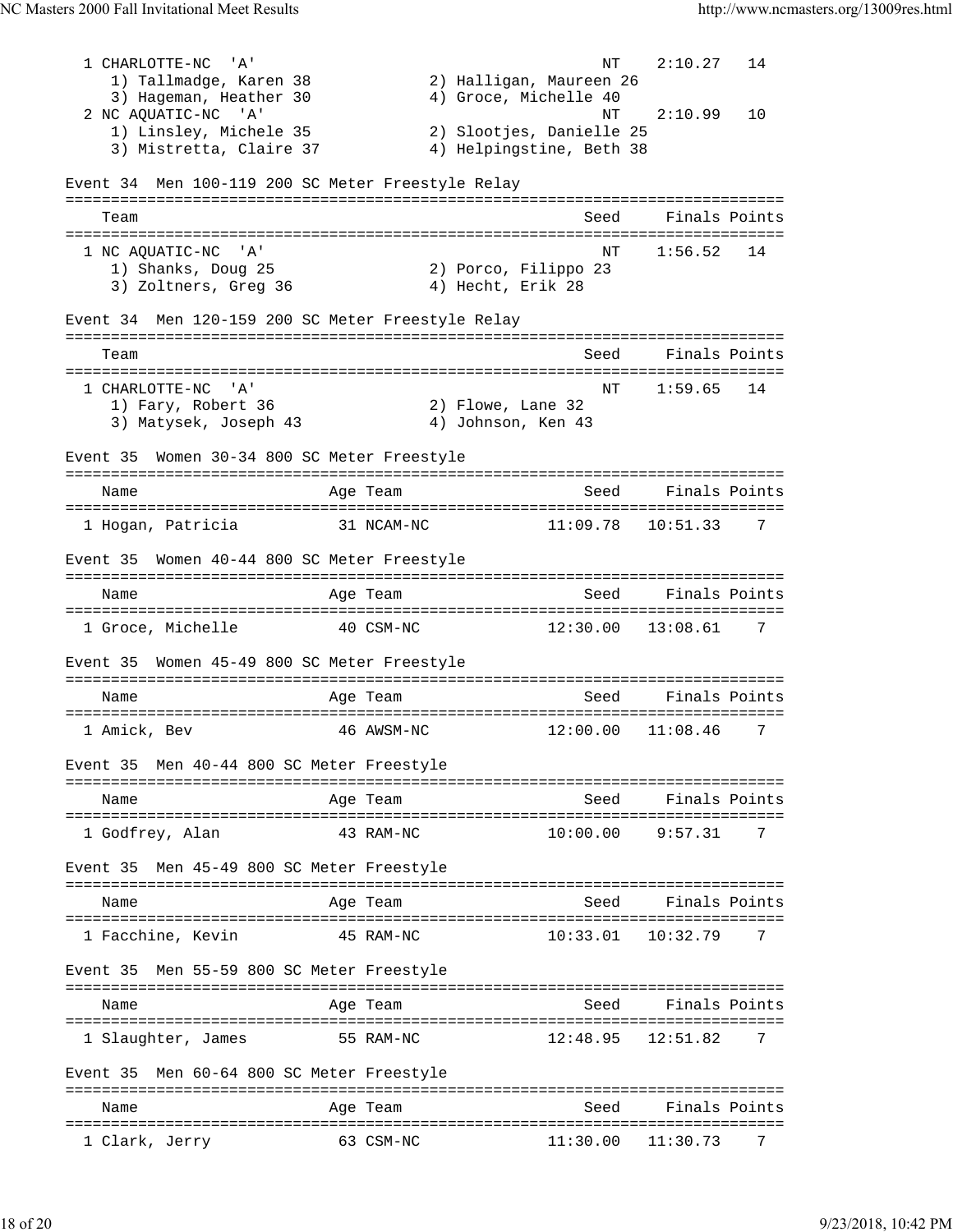| Event 35 Men 75-79 800 SC Meter Freestyle         |                                     |      |                                         |
|---------------------------------------------------|-------------------------------------|------|-----------------------------------------|
| Name                                              | Age Team                            |      | Seed Finals Points                      |
| 1 Boone, Vester                                   | 75 PEAK-NC                          | NT   | 15:21.68<br>$\overline{7}$              |
| Event 37 Women 25-29 1500 SC Meter Freestyle      |                                     |      |                                         |
| Name                                              | Age Team                            |      | Seed Finals Points                      |
| 1 McGee, Charlotte 28 TMS-NC                      |                                     |      | $25:00.00$ $24:00.13$ 7                 |
| Event 37 Women 30-34 1500 SC Meter Freestyle      |                                     |      |                                         |
| Name                                              | Age Team                            |      | Seed Finals Points                      |
| 1 Duval, Michelle                                 | 31 RAM-NC                           |      | $23:00.00$ $23:02.12$ 7                 |
| Event 37 Men 25-29 1500 SC Meter Freestyle        |                                     |      |                                         |
| Name                                              | Age Team                            |      | Seed Finals Points                      |
| 1 Samberg, Warren 27 RAM-NC                       |                                     |      | 25:00.00 24:56.62 7                     |
| Event 37 Men 30-34 1500 SC Meter Freestyle        |                                     |      |                                         |
| Name                                              | Age Team                            |      | Seed Finals Points                      |
| 1 Farrell, Andrew                                 | 30 ORLM-FL                          |      | $17:06.84$ $17:37.82$<br>$\overline{7}$ |
| Event 37 Men 65-69 1500 SC Meter Freestyle        |                                     |      |                                         |
| Name                                              | Age Team                            |      | Seed Finals Points                      |
| 1 Berenyi, Nicholas 68 PALM-SC                    |                                     |      | $31:00.00$ 29:51.08 7                   |
| Event 38                                          | Women 30-34 200 SC Meter Backstroke |      |                                         |
| Name                                              | Age Team                            | Seed | Finals Points                           |
| 1 Hogan, Patricia (31 NCAM-NC) (2:51.84 2:50.74 7 |                                     |      |                                         |
| Event 38                                          | Women 40-44 200 SC Meter Backstroke |      |                                         |
| Name                                              | Age Team                            |      | Seed Finals Points                      |
|                                                   |                                     |      |                                         |
| 1 Shore, Karen                                    | 43 NCMS-NC                          |      | $3:10.00$ $3:14.89$<br>7                |
| Event 38                                          | Women 45-49 200 SC Meter Backstroke |      |                                         |
| Name                                              | Age Team                            | Seed | Finals Points                           |
| 1 Rogers, Jennie                                  | 48 PEAK-NC                          |      | $3:45.74$ $3:28.54$<br>7                |
| Event 38                                          | Women 60-64 200 SC Meter Backstroke |      |                                         |
| Name                                              | Age Team                            |      | Seed Finals Points                      |
| 1 Blackwell, Ceil                                 | 60 RAM-NC                           |      | $3:50.00$ $3:46.43$<br>7                |
| Event 38                                          | Women 65-69 200 SC Meter Backstroke |      |                                         |
| Name                                              | Age Team                            | Seed | Finals Points                           |
| 1 Robbins-Bonitz, Suzanne 67 WYM-NC               |                                     |      | $4:10.10$ $4:07.33$<br>7                |